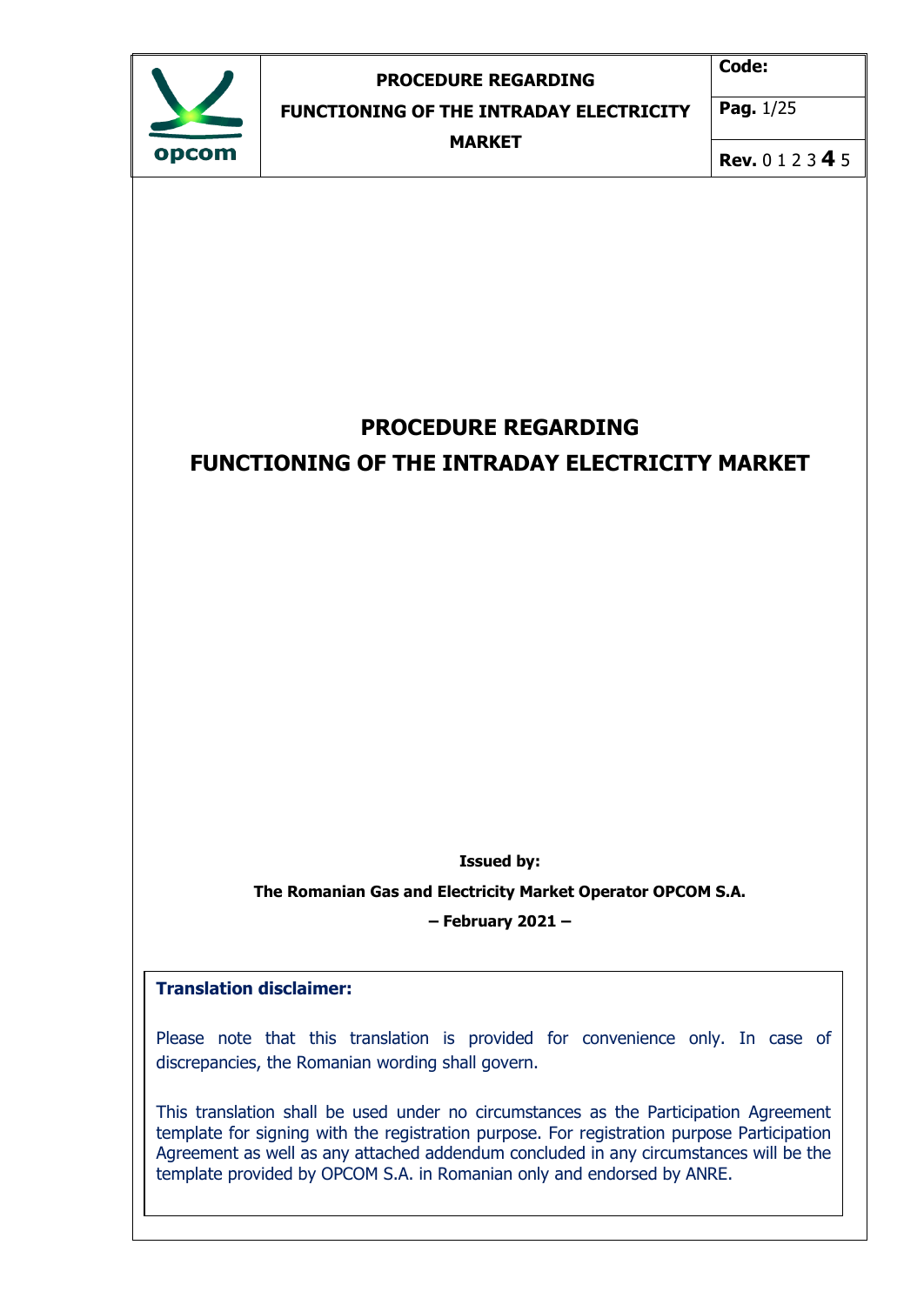

Code:

FUNCTIONING OF THE INTRADAY ELECTRICITY

**MARKET** 

Pag. 2/25

**Rev.** 0 1 2 3 4 5

#### **SUMMARY**

| 1.               |                                                                    |
|------------------|--------------------------------------------------------------------|
| 2.               |                                                                    |
| 3.               |                                                                    |
| 4.               |                                                                    |
| 5.               |                                                                    |
| 6.               |                                                                    |
| $\overline{7}$ . |                                                                    |
| 8.               |                                                                    |
| 9.               |                                                                    |
| 10.              |                                                                    |
| 11.              |                                                                    |
|                  |                                                                    |
|                  | APPENDIX 1 - TRADABLE (CONTRACTS) PRODUCTS ON INTRA-DAY MARKET  24 |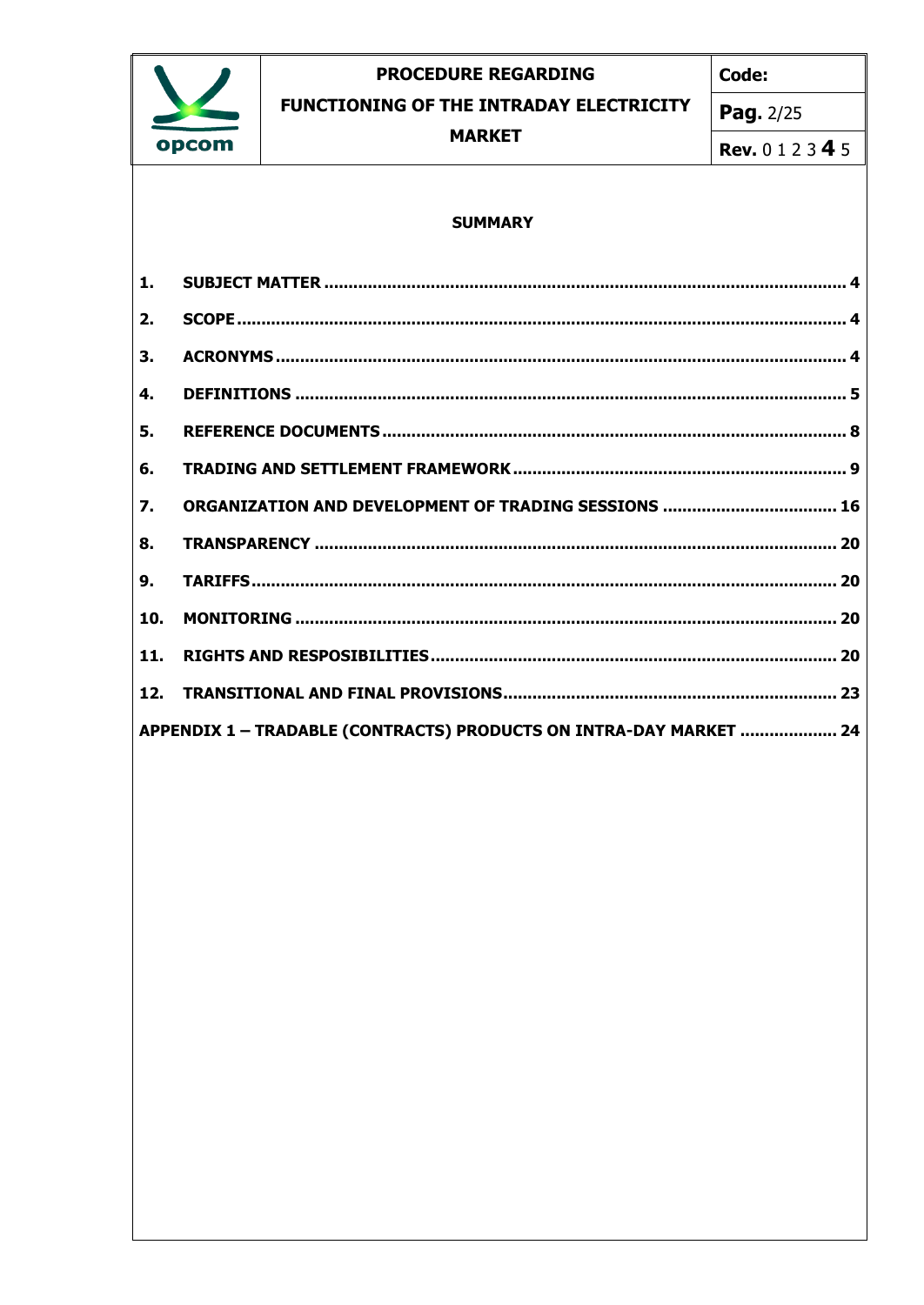

**Code:**

**FUNCTIONING OF THE INTRADAY ELECTRICITY**

**MARKET**

**Pag.** 3/25

**Rev.** 0 1 2 3 **4** 5

### **REVISION CHECKLIST**

Revised document:

| Nr.<br>crt.  | Rev.         | <b>Data</b> | The revision refers to modifications made according to the<br>provisions of:                                                                                                                                                                             |
|--------------|--------------|-------------|----------------------------------------------------------------------------------------------------------------------------------------------------------------------------------------------------------------------------------------------------------|
| $\mathbf{1}$ | $\mathbf{1}$ | 01.11.2013  | Primary and secondary legislation in force:                                                                                                                                                                                                              |
|              |              |             | The provisions of the Electricity and Natural Gas Law no.<br>123/10.07.2012;                                                                                                                                                                             |
|              |              |             | Regulation of organization and operation of Intra-Day<br>electricity Market, approved by Order of the President of<br>ANRE no. 73/10.10.2013;                                                                                                            |
|              |              |             | Methodology provisions establishing the regulated tariff<br>practiced by the electricity market operator, approved by<br>Order of the President of ANRE no. 67/04.09.2013;                                                                               |
|              |              |             | GO nr. 16/30.07.2013 provisions for amending and<br>supplementing the Law no. 571/22.12.2003 on the Fiscal<br>Code and the regulation of some fiscal-budgetary measures<br>and GO no. 28/27.08.2013, on the regulation of fiscal-<br>budgetary measures. |
| 2            | 2            | 01.11.2019  | Update as a result of changes in market rules in the context<br>$\bullet$<br>of accession to SIDC - Single Intra-Day Coupling,<br>respectively, applying the European provisions and those of<br>the trading platform;                                   |
|              |              |             | ANRE<br>Order<br>178/13.08.2019<br>no.<br>on<br>amending,<br>supplementing, and repealing provisions in the electricity<br>sector.                                                                                                                       |
| 3            | 3            | 11.08.2020  | Update following the application of the provisions of<br>$\bullet$<br>Regulation (EU) 2019/943 of the European Parliament and<br>European Council of 5 June 2019.                                                                                        |
| 4            | 4            | 01.02.2021  | • Update following the ANRE Order no. 63 of 31.03.2020 for<br>approving implementation schedule of measures needed to<br>ensure the conditions for settlement at 15 min interval<br>scope;                                                               |
|              |              |             | ANRE Order no. 230 of 16.12.2020 on the extension of<br>certain terms provided in ANRE President's orders                                                                                                                                                |
|              |              |             |                                                                                                                                                                                                                                                          |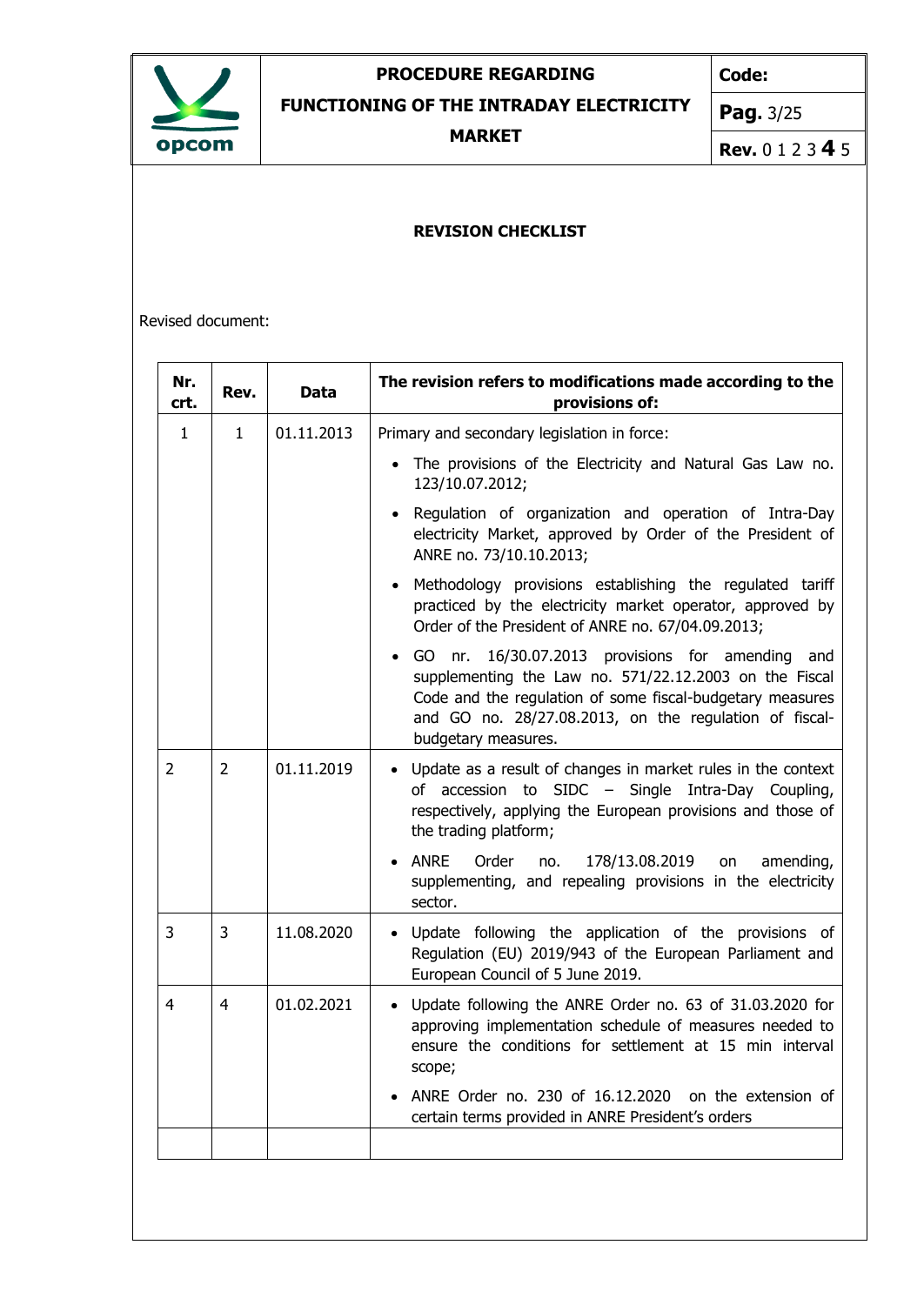

**Code:**

**FUNCTIONING OF THE INTRADAY ELECTRICITY**

**MARKET**

**Pag.** 4/25

**Rev.** 0 1 2 3 **4** 5

### <span id="page-3-0"></span>**1. SUBJECT MATTER**

1.1. The Procedure on functioning of the Intraday electricity Market, hereinafter the "Procedure", is aimed to specify the conditions relating to organization of the intraday electricity trading sessions and publication of the information regarding the trades concluded on the Intraday Market in the context of the implementation of the coupling solution at European level, SIDC (Single Intra-Day Coupling).

### <span id="page-3-1"></span>**2. SCOPE**

- 2.1. The procedure applies to:
- 2.1.1. The participants of the Intraday electricity Market;
- 2.1.2. Intraday electricity Market Operator, OPCOM S.A.

2.2. The procedure details the organization and functioning framework of the Intraday Market and is applied by OPCOM S.A. and the participants registered at the Intraday Market in the context of the implementation of the coupling solution at European level, SIDC (Single Intra-Day Coupling).

# <span id="page-3-2"></span>**3. ACRONYMS**

| <b>ANRE</b> | - Romanian Energy Regulatory Authority;                                                                                                                            |  |  |
|-------------|--------------------------------------------------------------------------------------------------------------------------------------------------------------------|--|--|
| <b>DBAG</b> | - Deutsche Börse AG.                                                                                                                                               |  |  |
| M7-DBAG     | - M7 Trading system developed by Deutsche Börse AG.                                                                                                                |  |  |
| <b>PN</b>   | - Physical Notifications;                                                                                                                                          |  |  |
| OPCOM S.A.  | - Romanian Gas and Electricity Market Operator "OPCOM" S.A.                                                                                                        |  |  |
| <b>BMO</b>  | - Balancing Market Operator;                                                                                                                                       |  |  |
| <b>IMO</b>  | - Intraday electricity Market Operator;                                                                                                                            |  |  |
| <b>TSO</b>  | - Transmission and System Operator;                                                                                                                                |  |  |
| <b>IDM</b>  | - Intra-Day electricity Market;                                                                                                                                    |  |  |
| <b>BRP</b>  | - Balance Responsible Party;                                                                                                                                       |  |  |
| BRP-IMO     | - The Balance Responsible Party corresponding to IMO in its capacity of<br>counterparty;                                                                           |  |  |
| <b>DAM</b>  | - Day-Ahead Market;                                                                                                                                                |  |  |
| <b>SIDC</b> | - Single Intra-Day Coupling, respectively the single coupling solution at European<br>level on the intraday time horizon, in accordance with European legislation; |  |  |
| <b>LTS</b>  | - Local Trading System.                                                                                                                                            |  |  |
| <b>SOB</b>  | - Shared Order Book.                                                                                                                                               |  |  |
|             |                                                                                                                                                                    |  |  |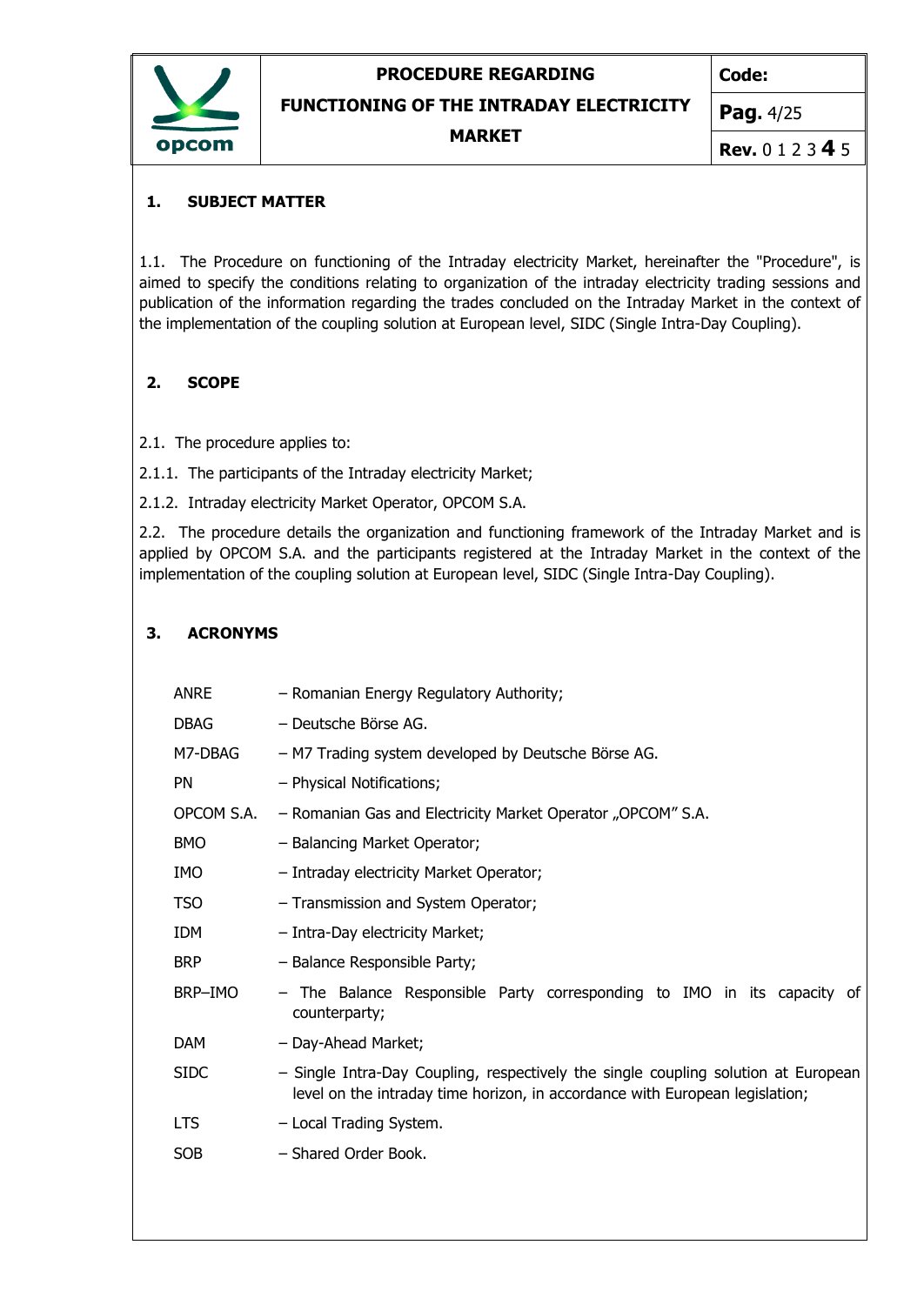

**Code:**

**FUNCTIONING OF THE INTRADAY ELECTRICITY**

**MARKET**

**Pag.** 5/25

**Rev.** 0 1 2 3 **4** 5

#### <span id="page-4-0"></span>**4. DEFINITIONS**

- 4.1. Local display displaying all orders in the participants market screen that can be correlated with orders of participants in the Romanian area. The orders entered by the participants from other bidding areas will be displayed insofar as there is sufficient transport capacity to allow the contractual exchange of the orders entered by the participants from the Romania area with the displayed orders;
- 4.2. *Shipping agent* the role played by the TSO in the mechanism of single coupling of intraday markets, reflected by the physical and commercial transfer of electricity between two or more supply areas;
- 4.3. Aggregator Market participant involved in aggregation, as defined in art. 2 point 43 of Regulation (EU) 2019/943 ";
- 4.4. Canceling an offer Deleting an offer from the active order book of an IDM participant, where active orders are taken into account for trading; the offer remains registered in the database of the platform for statistical processing purpose;
- 4.5. Competent authority Romanian Energy Regulatory Authority (ANRE);
- 4.6. *Own communication channel* All data transmission / reception systems owned by IMO, respectively by IDM participants;
- 4.7. *Identification Code on IDM* Alphanumeric code assigned to each IDM participant by IMO;
- 4.8. ComTrader Module of the Local Trading System used as an interface of the participant with the central SIDC system. In ComTrader participants can enter orders and view closed transactions;
- 4.9. Matching condition of the offers/orders  $-$  the situation in which the price of a buy offer is higher or at least equal to the price of a sell offer, respectively the price of a sell offer is smaller or at most equal to the price of a buy offer, for the respective standard Instrument;
- 4.10. Trading confirmation report which can be accessed by the IDM participant through the trading system administered by IMO, which confirms a transaction on IDM concluded by the participant;
- 4.11. Standard contract (Contract) Instrument defined within the IDM trading system having as object the sale / purchase of electricity in a certain delivery interval;
- 4.12. Predefined contract Contract within the trading system for trading electricity within a delivery period of 15 minutes or one hour related to a delivery day;
- 4.13. *User defined contract (block)* Contract under the trading system for trading electricity within a user-defined delivery period by indicating the start time and end time of the delivery period;
- 4.14. *Linked contract* Contract defined identically with the Global Contract and automatically imported into the Local Trading System, which is automatically activated in situations of deviation from the normal operating regime to decoupled operation, respectively connection problems to the central system (they are traded locally);
- 4.15. Global Contract Contract defined and generated in the central system by the shared order book (SOB) and automatically imported into the Local Trading System;
- 4.16. Contract local Defined and generated contract by Local Trading System (M7-DBAG).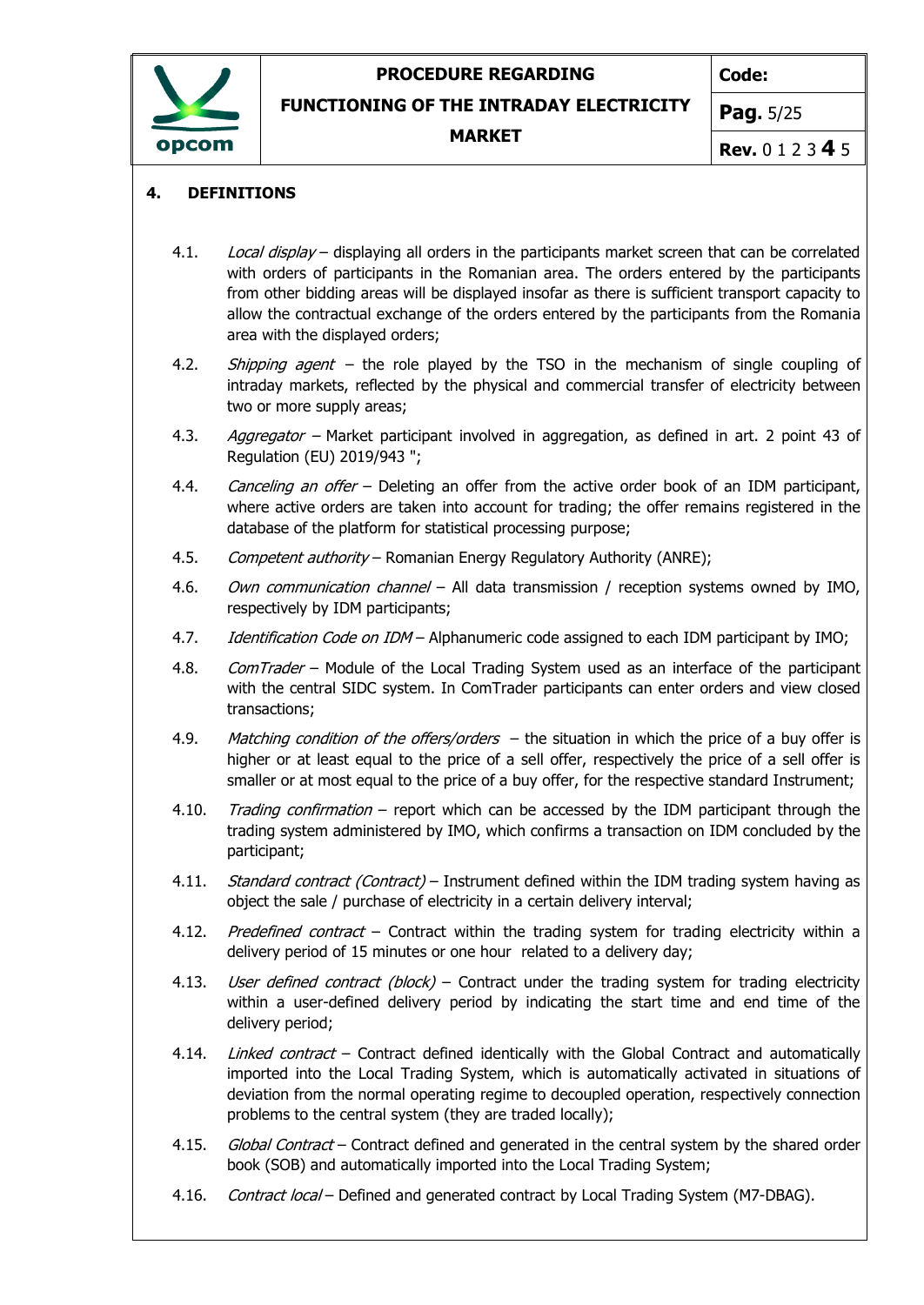

**Code:**

**FUNCTIONING OF THE INTRADAY ELECTRICITY**

#### **MARKET**

**Pag.** 6/25

**Rev.** 0 1 2 3 **4** 5

- 4.17. *IDM Participation Agreement* standardized Contract with public character established by IMO, which provides mutual obligations and rights between IMO and each IDM participant;
- 4.18. Available Validation Guarantee The value calculated according to the provisions contained in the Procedure for the constitution, verification and use of financial guarantees for participation on the intraday electricity market, against which the purchase offers introduced on IDM are validated;
- 4.19. Trading interval (or delivery interval) Interval related to the delivery of electricity traded on the Intraday Market;
- 4.20. Daily Settlement Note Document issued within the post-trading IT system for each IDM participant, which specifies, at the delivery interval level and cumulatively, at the level of the delivery day considered in CET hours, for which the transaction has ended, the hourly quantities of electricity related to each sale transaction purchase, the price of each transaction concluded, the total and net amounts of the collection rights / payment obligations, including the VAT equivalent, if applicable; daily, for the completed delivery day, will be made available to IDM participants who have concluded electricity purchase / sale transactions, a Settlement Note containing the values in Euro and respectively, a Settlement Note containing the values in Lei;
- 4.21. Physical Notification Information available to the BRPs that are responsible for balancing of the IDM participants, regarding the aggregated electricity quantities, traded on IDM for each 15 minutes interval by the BRP relevant members. IMO sends this information to the BMO, as IMO's counterparty role for trading on IDM;
- 4.22. *Energy Offer (Order)* Buy or sell offer introduced by an IDM participant for a single hourly interval of the delivery day, containing the offered price and electricity quantities.
- 4.23. Active Offers Offers introduced in the trading system, validated and taken into consideration for concluding transactions;
- 4.24. Suspending of an offer (Hibernate) Order that can only be viewed by the IDM participant without being visible in the market; it can be activated later by the IDM participant;
- 4.25. Transmission and System Operator The legal person, licensed for electricity transmission and system services. The Transmission and System Operator is the National Power Grid "Transelectrica" S.A.;
- 4.26. Balancing Market Operator The legal person which ensures organization and administration of the balancing market. This function is performed by the national transmission and system operator, the CNTEE "Transelectrica" - SA;
- 4.27. Intraday electricity Market Operator (IMO) The legal person which ensures the organizational framework for wholesale energy trading on IDM. The IMO is the Romanian Gas and Electricity Market Operator "OPCOM" S.A., hereinafter OPCOM S.A. as operator of the electricity market according to law, respectively by the Nominated European Market Operator (NEMO) by ANRE in accordance with the provisions of Regulation (EC) 2015/1222;
- 4.28. *IDM Participant* Licensed or holder of Authorization for Establishment of production capacities during the test period registered by the IMO and signatory of the IDM Participation Agreement within the meaning of art. 2 point 25 of Regulation (EU) 2019/943;
- 4.29. Default IDM Participant IDM Participant acting as a transfer agent in the single coupling mechanism of intraday markets and not entitled to submit bids in this capacity;
- 4.30. *Contact Person* person designated by the IDM participant in order to ensure communication/notification necessary for participating to the IDM;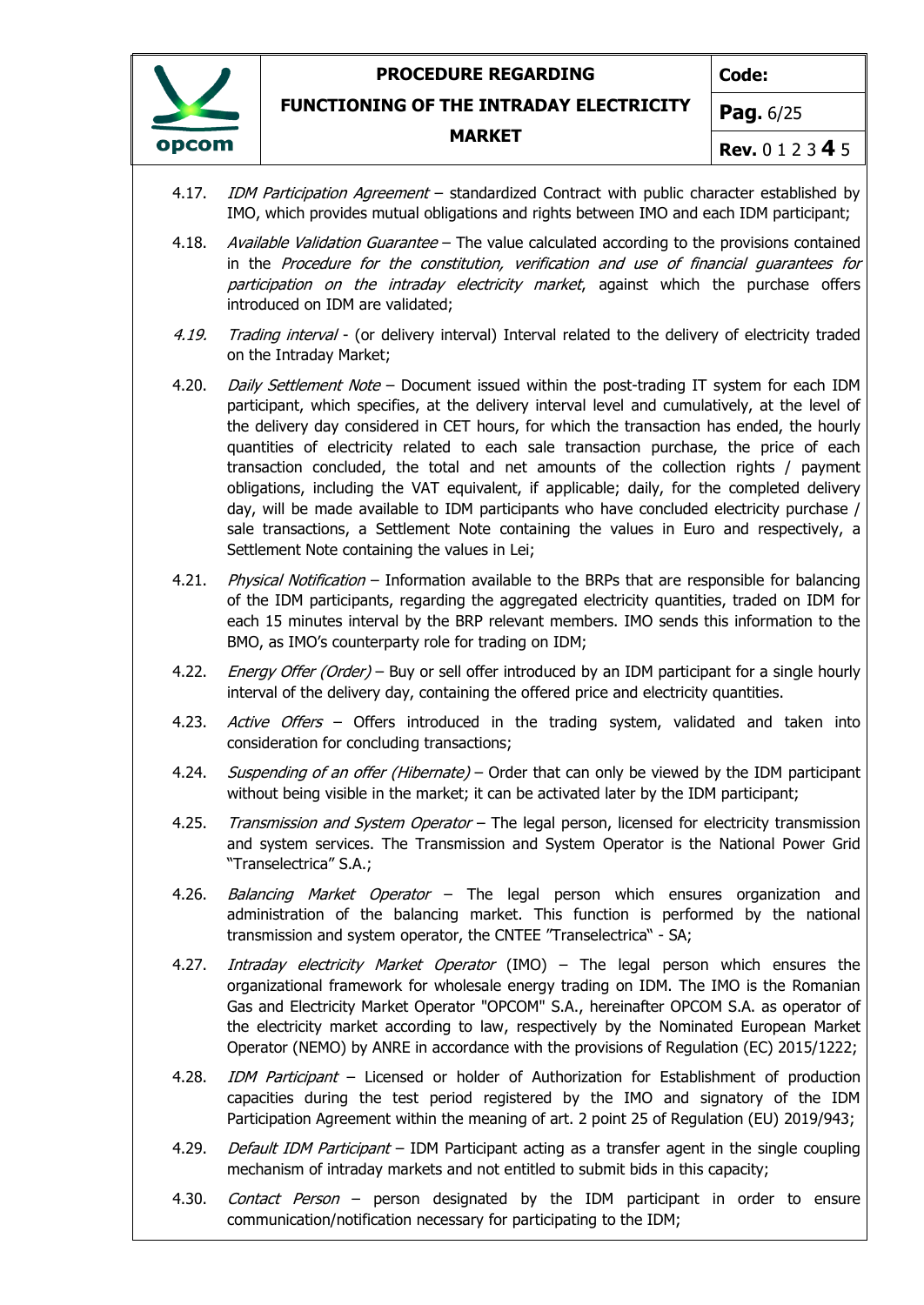

**Code:**

**FUNCTIONING OF THE INTRADAY ELECTRICITY**

#### **MARKET**

**Pag.** 7/25

**Rev.** 0 1 2 3 **4** 5

- 4.31. The Intra-Day electricity Market (IDM) centralized electricity market organized and managed by the electricity market operator, which offers to market participants opportunity to improve the portfolio balance for a delivery day through transactions performed in sessions after DAM trading session closure and until a certain time interval before delivery time;
- 4.32. Day-Ahead Market (DAM) centralized electricity market organized and managed by the electricity market operator for buying and selling electricity for the delivery day next to the trading day;
- 4.33. Matching Process transparent process of meeting of a sell offer with a buy offer which determines concluding of one transaction;
- 4.34. The Participant Reports at IDM within the Trading System Reports provided by the IMO through the trading system which offers daily data regarding to the transactions and the instruments traded by means of the Trade Confirmation, the Settlement Notes and the Physical Notifications as well as historical statistical data of submitted orders, concluded transactions and traded instruments;
- 4.35. Shared Order Book (SOB) central system SIDC module where orders are transferred from the entire anonymised coupled area and where they are traded when the correlation conditions are met;
- 4.36. Block exchange electricity exchange between two BRPs resulting from the aggregation for sale or buy of all transactions between participants of one BRP and of another BRP for one dispatching interval;
- 4.37. Trading Session schedule of the trading process in which offers for a standard instrument can be introduced, modified, canceled, or suspended and transactions can be concluded, subject to fulfillment of the matching conditions. The trading session corresponds to the entire trading period for the respective Contract;
- 4.38. Post trading information system IT system implemented by the IMO as a solution for participants access to their own settlement notes and Physical Notifications (for BRPs) based on digital certificate and password;
- 4.39. *IDM Trading System –* IT system implemented by the IMO in order to allow the transactions on the intraday electricity market conclusion according to the context of the single coupling of intraday markets;
- 4.40. *SIDC central system* System developed as an European solution for coupling intraday markets. The SIDC solution (originally known as XBID, Cross-Border Intra-Day) comprises as main modules: the Shared Order Book (SOB), the Capacity Management Module (CMM) and the cross-border transfer module.
- 4.41. *Exceptional situations* Any abnormal and/or unusual situation regarding the trading system malfunction and of the communication lines of IMO due to, for example, perturbations or interruptions of technical nature;
- 4.42. *Suspending of an offer* Deleting an offer by the IDM participant (turn on the HIBERNATE state) from its list of offers active in the market. A suspended offer can be reactivated by the IDM Participant at any time during the trading session for respective standard instrument for which it was introduced;
- 4.43. Suspension of trading (HALT state) The state in which trading is discontinued because of unforeseen events.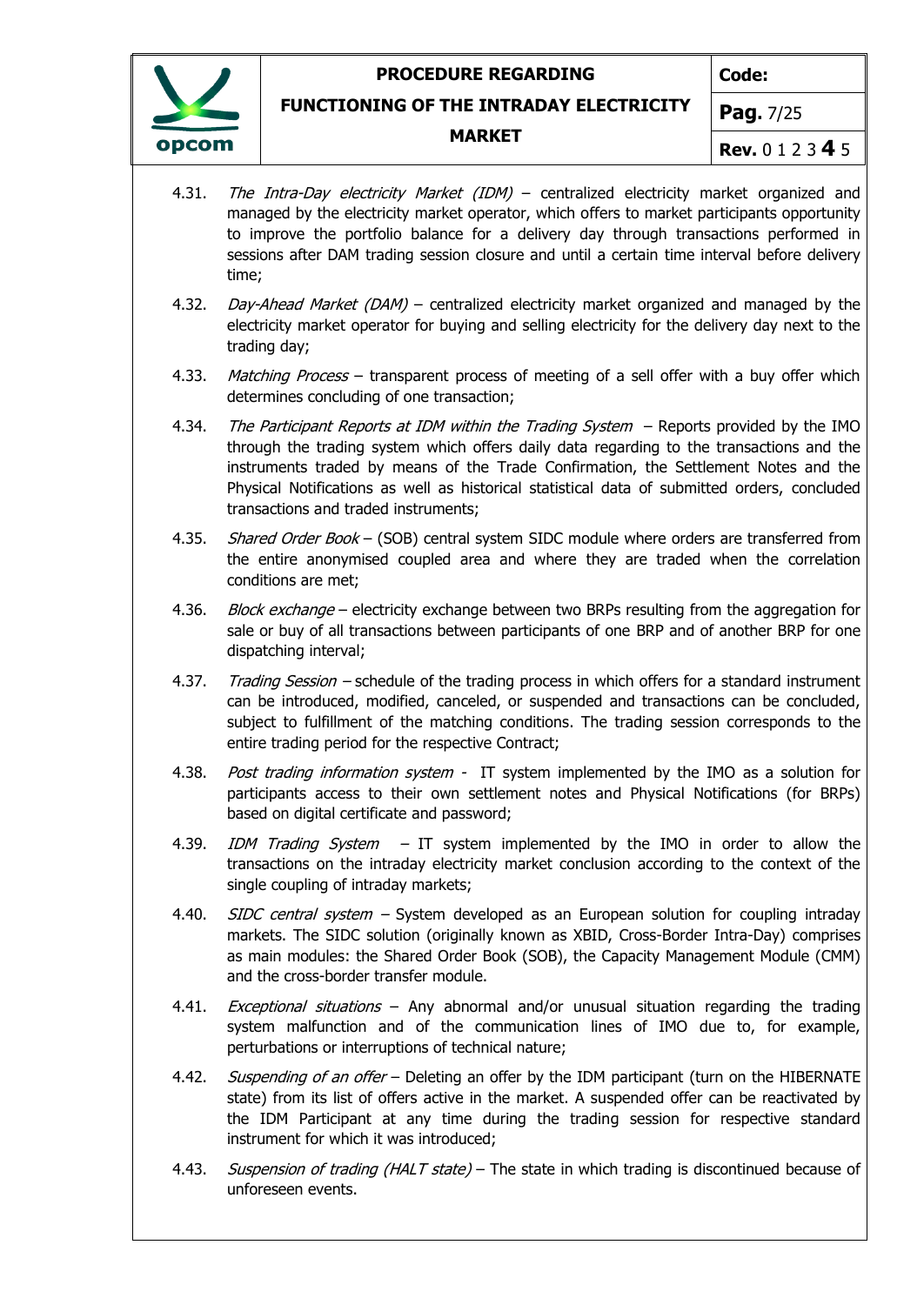

**Code:**

**FUNCTIONING OF THE INTRADAY ELECTRICITY**

#### **MARKET**

**Pag.** 8/25

- **Rev.** 0 1 2 3 **4** 5
- 4.44. Transaction legal agreement between two parties for delivery of electricity in accordance with the legislation in force;
- 4.45. Trading through continuous matching the trading mechanism where, transactions may be concluded throughout the trading session as soon as by introducing a new offer or modifying an existing offer in the IDM trading system, the matching conditions with an opposite offer existing in the IDM trading system are created;
- 4.46. Trading through bidding in Single IntraDay Coupling context (SIDC) represents the trading that takes place when the available transport capacity (ATC) is increased during the trading session and through which the correlation price is determined by a mechanism other than the continuous correlation;
- 4.47. WebGUI Module of Local Trading System M7-DBAG which allows participants to download order and transaction reports in .XML format on the day following the trading day;
- 4.48. Delivery Day a calendar day in CET hours for which a transaction was concluded;
- 4.49. Trading  $Day -$  any calendar day during which transactions are concluded;
- 4.50. *Working Day* a calendar day except Saturday, Sunday and any day declared as public holiday or day off.
- 4.51. For the purposes of this Procedure, terms and expressions used other than those set out above in this Chapter have the meanings defined in Regulation (EU) 2019/943 of the European Parliament and the European Council of 5 June 2019 on the internal market in electricity (recast). (hereinafter Regulation 943/2019) and in the Law on electricity and natural gas no. 123/2012, as subsequently amended and supplemented. "

### <span id="page-7-0"></span>**5. REFERENCE DOCUMENTS**

- 5.1. Law no. 123/10.07.2012 on electricity and natural gas, with subsequent amendments;
- 5.2. The methodology for establishing the regulated income related to the regulated activity carried out by the electricity market operator, approved by ANRE order no. 192/23.09.2019;
- 5.3. The procedure regarding the method and terms of payment of the regulated tariff for each of the centralized markets administered by Romanian gas and electricity market operator "OPCOM" S.A. revisited, in effect;
- 5.4. Procedure for the constitution, verification and use of financial guarantees for participation on the intraday electricity market , revisited, in effect;
- 5.5. Procedure regarding collections and payments relating to the intraday electricity market transactions , revisited, in effect;
- 5.6. Procedure regarding participants registration at centralized electricity markets administered by OPCOM S.A, revisited, in effect;
- 5.7. Trader Manual for the M7 Trading system (MFG110) ;
- 5.8. Regulation (EU) 2015/1222 laying down guidelines on capacity allocation and congestion management (CACM Regulation);
- 5.9. Decision of the President of ANRE no. 2515 of 14.12.2015 regarding the designation of the Romanian gas and electricity market operator "Opcom" S.A. as "Nominated European Market Operator" (NEMO);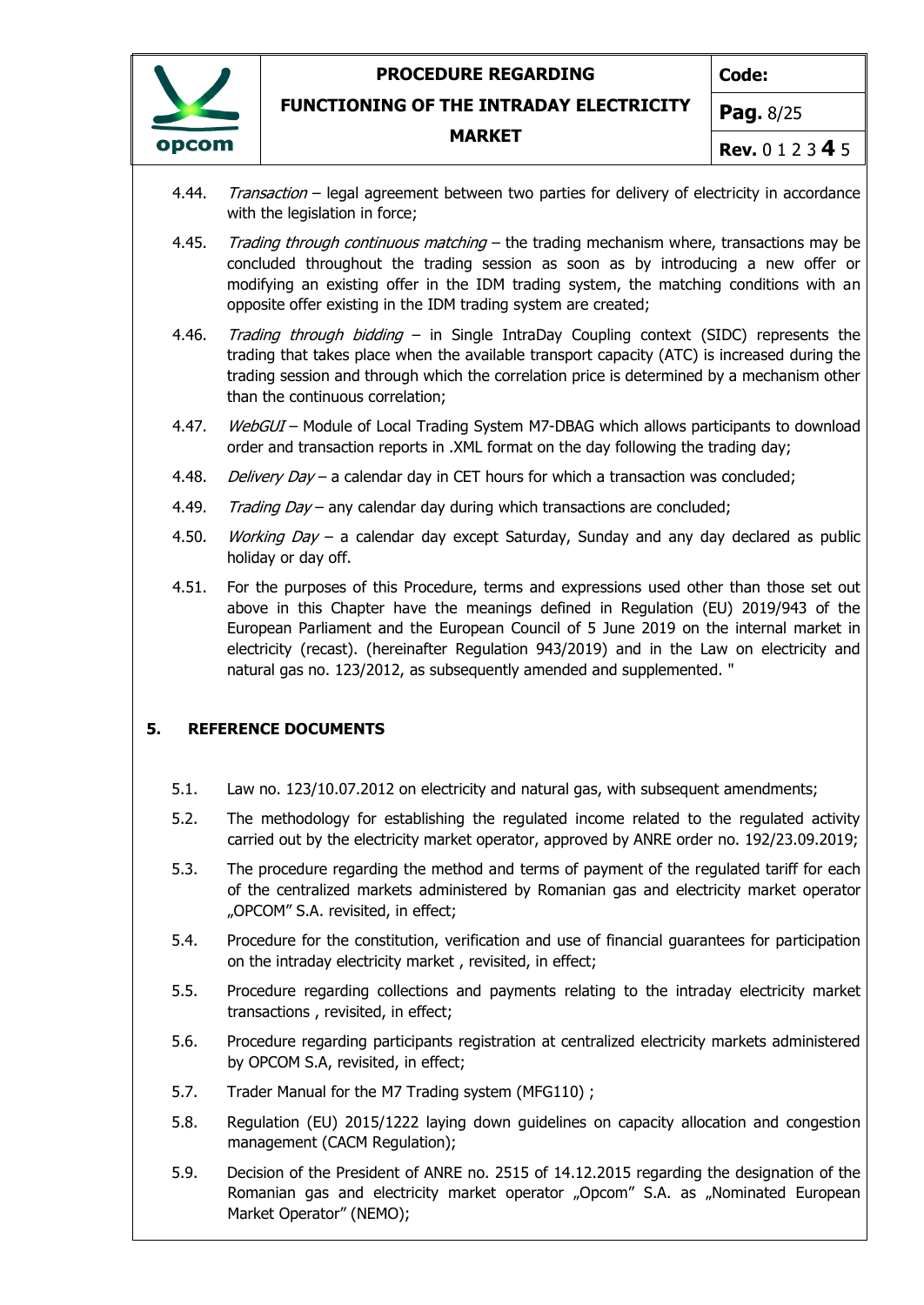

**Code:**

**FUNCTIONING OF THE INTRADAY ELECTRICITY**

#### **MARKET**

**Pag.** 9/25

- **Rev.** 0 1 2 3 **4** 5
- 5.10. Decision of the President of ANRE no. 908 of 22.06.2017 for the approval of the document "Proposal of all NEMOs for approval of the CMO";
- 5.11. ACER decision no. 05/2017 from 14.11.2017 applying the harmonized maximum and minimum settlement prices for all bidding areas participating in the single intraday market coupling according to art. 54 of Regulation (EU) 2015/1222;
- 5.12. Order of the President of ANRE no. 29 of 31.01.2018 for the approval of the document "Proposal of all NEMOs for products that may be considered by NEMOs in the intraday coupling process, in accordance with Article 53 of Commission Regulation (EU) 2015/1222 of 24 July 2015 establishing guidelines on capacity allocation and congestion management";
- 5.13. Order of the President of ANRE no. 30 of 31.01.2018 for the approval of the document "Proposal of all NEMOs for the Backup Methodology, in accordance with Article 36 (3) of Commission Regulation (EU) 2015/1222 of 24 July 2015 establishing guidelines on capacity allocation and management congestion";
- 5.14. ACER decision no. 4/2018 of 24.04.2018 defining the opening and closing hours of the interzonal gates for the Intra-Day Market, elaborated according to art. 59 of Regulation (EU) 2015/1222;
- 5.15. Decision of the President of ANRE no. 989 of 13.06.2018 on establishing the way of transferring the net positions resulting from the allocation of cross-border capacities between the Romanian bidding area and other bidding areas, in the single coupling of the intraday electricity markets;
- 5.16. ACER decision no. 8/2018 of 26.07.2018 adopting the methodology and the common set of requirements for the price coupling algorithm and for the correlation algorithm by continuous trading, elaborated according to art. 37 of Regulation (EU) 2015/1222;
- 5.17. ANRE Order no. 65/2020 on amending and supplementing some orders of the President of the National Energy Regulatory Authority.
- 5.18. ANRE Order no. 61/2020 for the approval of the Regulation on the programming of dispatchable production units, dispatchable consumers and dispatchable storage facilities, the Regulation on the operation and settlement of the balancing market and the Regulation on the calculation and settlement of imbalances of the parties responsible for balancing;
- 5.19. Regulation (EU) 2019/943 of the European Parliament and of the Council of 5 June 2019 on the internal market in electricity, Article 8;
- 5.20. Regulation (EU) 2017/2195 of the European Parliament and of the Council of 23 November 2017 establishing a guideline on the balancing of the electricity system, Article 62;
- 5.21. ANRE Order no. 63 of 31.03.2020 for approving implementation schedule of measures needed to ensure the conditions for settlement at 15 min interval scope;
- 5.22. ANRE Order no. 230 of 16.12.2020 on the extension of certain terms provided in ANRE President's orders.

### <span id="page-8-0"></span>**6. TRADING AND SETTLEMENT FRAMEWORK**

#### **6.1. GENERAL PROVISIONS**

6.1.1. Participation in IDM is voluntary, being allowed to market participants who have been registered as participants in IDM "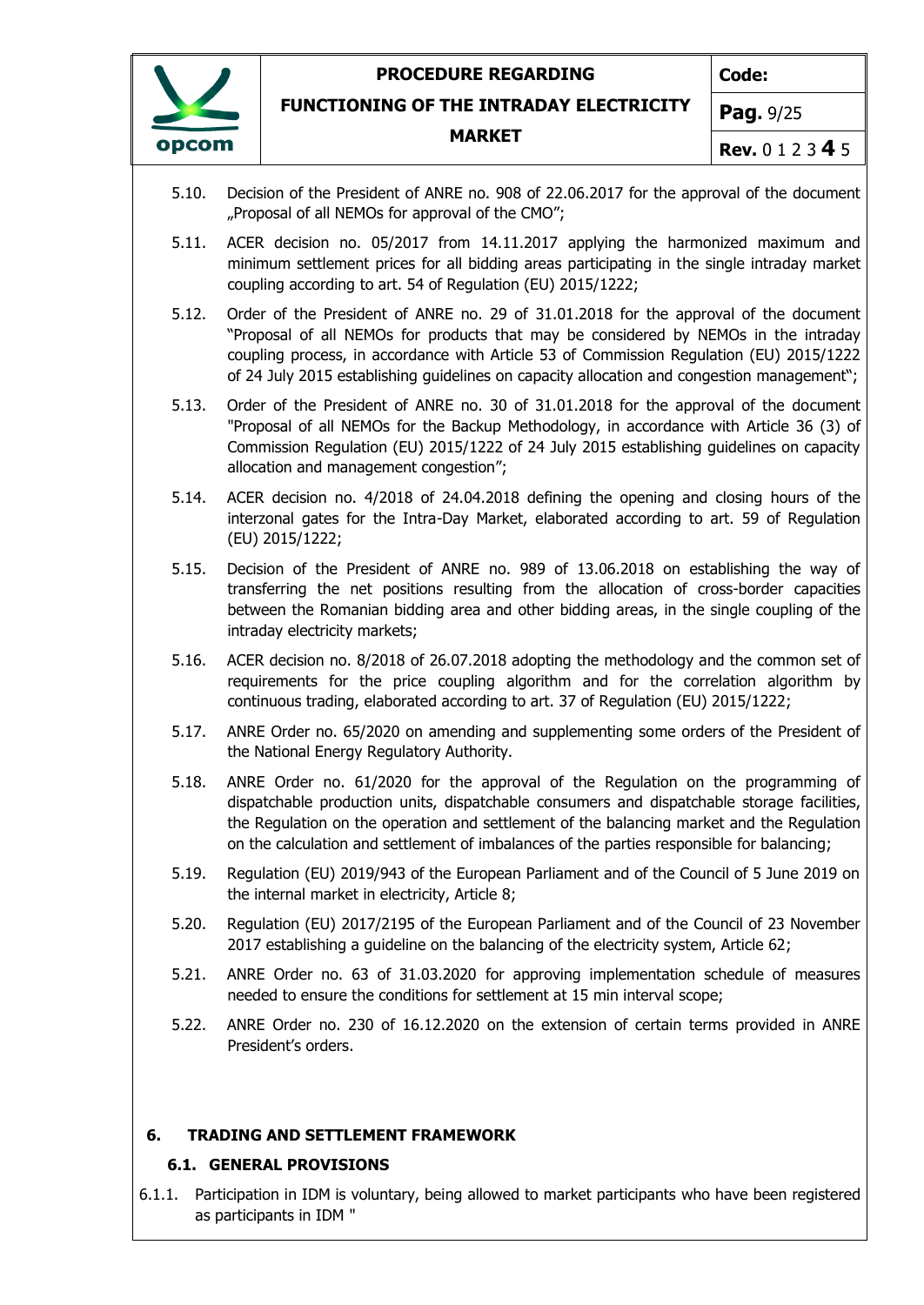

**Code:**

**FUNCTIONING OF THE INTRADAY ELECTRICITY**

#### **MARKET**

**Pag.** 10/25

- **Rev.** 0 1 2 3 **4** 5
- 6.1.2. To become a participant in the IDM, a market participant must be registered by the IMO in accordance with the provisions of a public procedure, developed by the IMO for this purpose, following a public consultation process. "
- 6.1.3. The registration of the participants in IDM is made at their request addressed to IMO, under the conditions provided in Procedure regarding participants registration at centralized electricity markets administered by OPCOM S.A. and by signing the IDM Participation Agreement An IDM participant may withdraw from the IDM on its own initiative, under the conditions specified in the same procedure.
- 6.1.4. (1) A market participant may conduct electricity transactions on IDM individually or in aggregate.

(2) The aggregation of the market participants is done separately for the production activity, respectively for consumption.

(3) In the case of aggregate participation, the aggregator is the participant that trades electricity and which has full responsibilities and rights provided in the IDM participation agreement, as well as those provided in national and/or European Union regulations corresponding to participation in the electricity market.

(4) The aggregator communicates to the IMO the list of final customers / aggregate producers, and the IMO includes it, as an annex, in the IDM Participation Convention; the aggregator notifies the IMO whenever changes to the list occur.

(5) A market participant who wants to become a participant in IDM has the obligation to pay the applicable tariffs established in accordance with the regulations in force.

(6) In the case of registration of the aggregator combining electricity produced from several sources, the application of the tariff management component practiced by the IMO is made on the basis of the total installed power of the aggregate generation capacities.

(7) In the case of registration of the aggregator combining the tasks of several end customers, the application of the tariff management component practiced by the IMO shall be based on the sum of the approved powers of the places of consumption of the aggregated end customers. "

- 6.1.5. A market participant is registered as an IDM participant after its registration as a BRP or the transfer of balancing responsibility to a BRP, in the case of end customers participating in the market. "
- 6.1.6. The IMO may suspend or revoke the registration of an IDM participant in any of the following cases, detailed in "Procedure regarding participants registration at centralized electricity markets administered by OPCOM S.A.":

a) if the IDM participant no longer meets one or more of the requirements for registration as an IDM participant;

b) if the IDM participant does not comply with the IDM Participation Convention and the specific provisions of the "Procedure regarding the method and terms of payment of the regulated tariff for each of the centralized markets administered by Romanian gas and electricity market operator "OPCOM" S.A.".

- 6.1.7. The IMO establishes the framework content of the IDM Participation Convention, which includes the mutual rights and responsibilities of the IMO and of each participant in this market. Following a public consultation process, the IMO publishes the IDM Participation Convention on its website.
- 6.1.8. Following the signing by the authorized representative of applicants of the IDM Participation Agreement, registration as a participant in the IDM becomes effective from the date of its entry into force.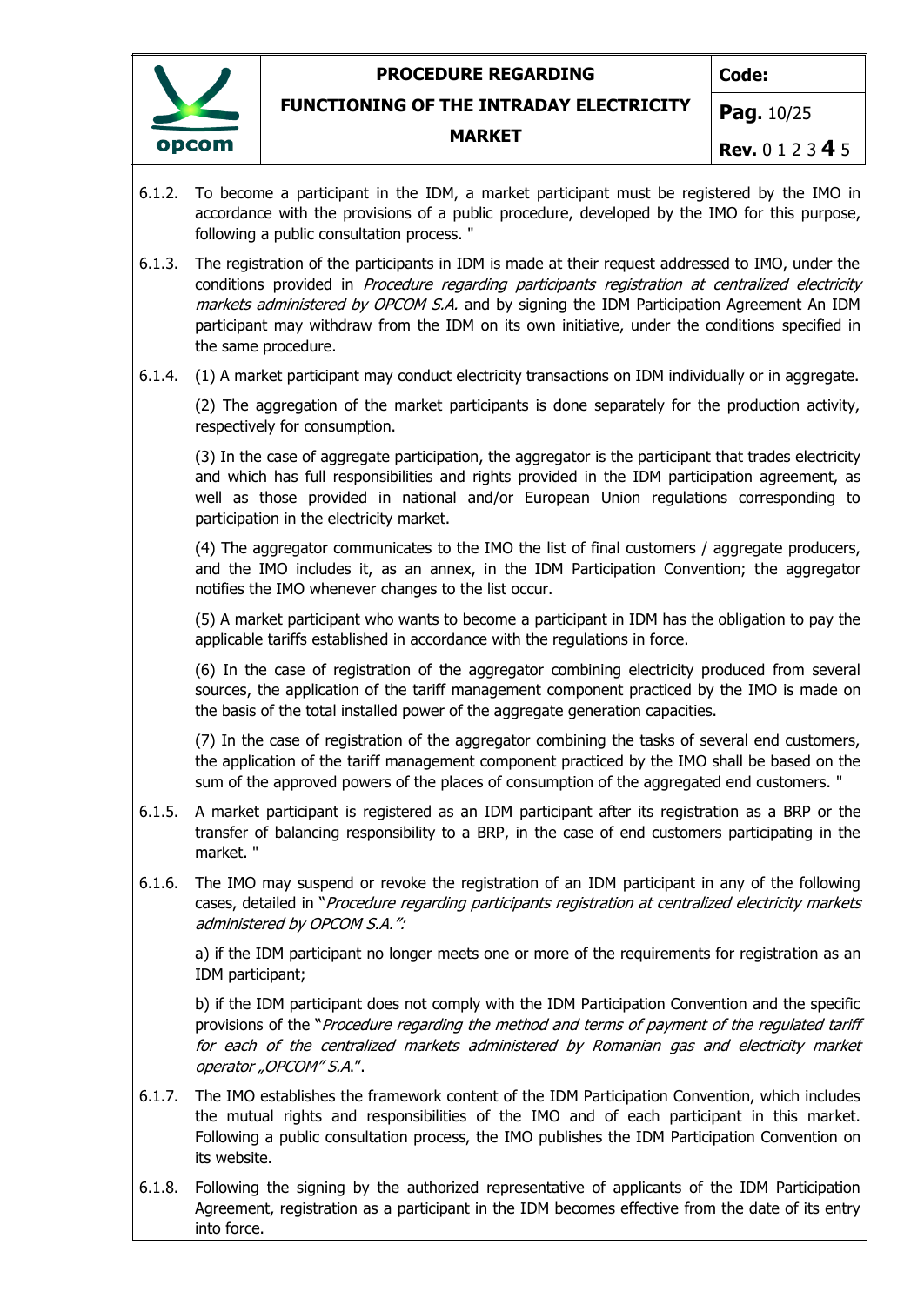

**Code:**

**FUNCTIONING OF THE INTRADAY ELECTRICITY**

#### **MARKET**

**Rev.** 0 1 2 3 **4** 5

**Pag.** 11/25

- 6.1.9. OPCOM S.A. communicates to the participant the access data to the Local Trading System, respectively to the ComTrader trading module and to the WebGUI reporting module, as well as the access data to the post-trading IT system for settlement notes and Physical Notifications.
- 6.1.10. Bidding / trading is done in CET hours. The opening time for trading the Contracts for the next day of delivery is 15:00 CET. The closing time of the transaction is one hour before the start of delivery.
- 6.1.11. Bidding and trading take place between anonymous IDM participants.
- 6.1.12. Bidding and trading are carried out in the European currency (EUR).
- 6.1.13. The IMO is a counterparty for each participant in IDM, in the transactions concluded by it on IDM
- 6.1.14. In order to fulfill the notification tasks towards BMO and in order to achieve the physical settlement of the transactions concluded on IDM, OPCOM S.A. registers a BRP dedicated to transactions concluded on IDM, as a counterparty in these transactions.
- 6.1.15. In BRP IDM registered by OPCOM S.A. no other members can enter, and all transactions are executed through block exchanges notified with other BRPs in the BMO system.
- 6.1.16. In order to integrate in the balancing market the role of transfer agent and implicit participant on IDM of TSO, it registers a distinct BRP for the transactions registered in this capacity.
- 6.1.17. Each transaction corresponds to a supply of electricity at a constant power throughout the respective trading interval.
- 6.1.18. The transactions are completed by the physical delivery of the electricity in SEN, in the respective dispatching interval from the delivery day.
- 6.1.19. The transactions performed on IDM determine the firm obligations of the respective IDM participant to deliver electricity, respectively to purchase electricity in each trading interval, in accordance with the specifications of the confirmed transactions.
- 6.1.20. Transactions concluded on IDM at positive prices determine an obligation of the respective IDM participant to deliver electricity, if the transactions were based on sales offers, or an obligation to accept the delivery of electricity, if the transactions were based on purchase offers, in accordance with the specifications of that transaction.
- 6.1.21. Transactions can be concluded at negative prices. A transaction with a negative price has the meaning of providing a service for the purchase of electricity at negative prices, by the party receiving the energy to the party delivering it, not having the meaning of the delivery of goods by the party delivering the energy.
- 6.1.22. The delivery of electricity is considered to have been made by each participant in the IDM by sending the PN for the transactions concluded on the IDM by the BRPs of which they are part and by the IMO for the BRP - IMO.
- 6.1.23. Each transaction on IDM refers to a trading interval, the first trading interval of a delivery day being the interval between 0:00 CET and 0:15 CET (interval 1:00 - 1:15 Romanian time) for the 15 minutes product, respectively the interval between 0:00 CET and 1:00 CET (1:00 - 2:00 interval, Romanian time) for the hourly product.
- 6.1.24. The delivery day has 96 trading intervals of 15 minutes, respectively 24 hour intervals, except for the day shift from summer to winter time, which has 100 trading intervals of 15 minutes, respectively 25 hour intervals, and the day transition from winter to summer time, which has 96 trading intervals of 15 minutes, respectively 23 hour intervals.
- 6.1.25. Receipts and payments related to transactions made on IDM are made in Lei.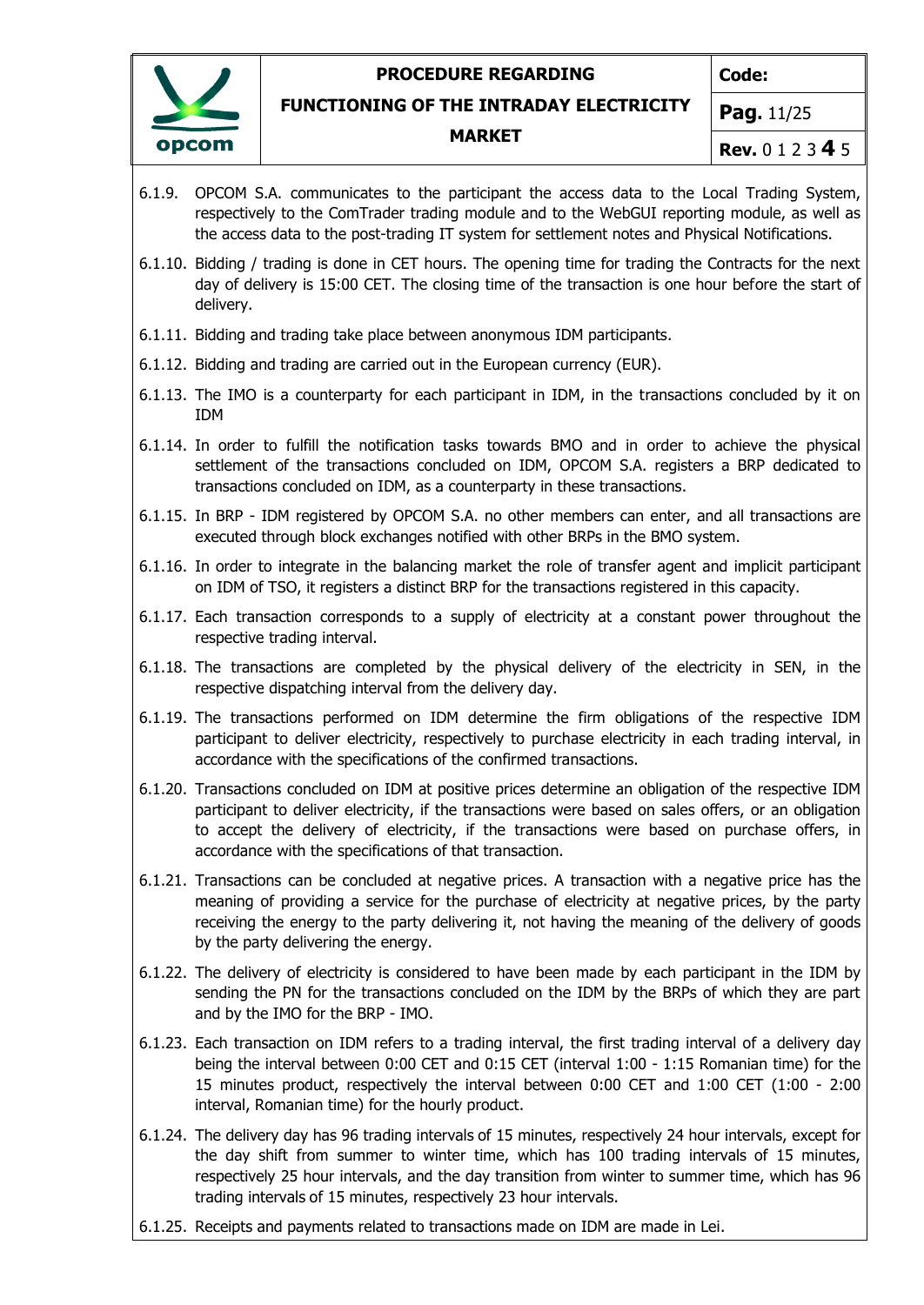**Code:**



# **FUNCTIONING OF THE INTRADAY ELECTRICITY**

#### **MARKET**

**Pag.** 12/25

**Rev.** 0 1 2 3 **4** 5

- 6.1.26. IDM participants have the obligation to provide a financial guarantee in favor of the IMO, under the conditions specified in "Procedure for the constitution, verification and use of financial guarantees for participation on the intraday electricity market", which is covering the value of positive bids and negative bids placed on IDM
- 6.1.27. The participants in IDM have the obligation to pay IMO the equivalent value of the regulated tariff - the administration and trading components on IDM, according to the regulations in force and the provisions of the Convention for participation in IDM

### **6.2. THE INTRA-DAY MARKET COUPLING TO THE SINGLE EUROPEAN MARKET - SIDC**

- 6.2.1. Local Trading System M7-DBAG represents the interface between the participants in IDM and the central system for coupling the intraday markets, respectively the Shared Order Book (SOB).
- 6.2.2. Participants submit bids in the Local Trading System M7-DBAG. They automatically and anonymously transfer offers to Shared Order Book, SOB.
- 6.2.3. Participants can view the status of the market in the Local Display. The orders entered in SIDC by the participants of any coupled bidding area, including the Romanian area, anonymized, can be viewed if and to the extent that there is available transport capacity that allows the conclusion of transactions with those orders.
- 6.2.4. Trading is performed within the central system of SIDC within the SOB module, provided that there is available transport capacity on the border with Romania or the ATC value is zero; if the ATC value is zero, the correlating bids belong to the same bidding area.

Trading is performed as soon as the correlation condition is observed, respectively :

- the price of the purchase offer is at least equal to the price of the sale offer, respectively
- the price of the sale offer is at most equal to the price of the purchase offer;
- 6.2.5. If the connection to the central system is interrupted, transactions within the SOB module cannot be concluded.
- 6.2.6. Physical Notifications related to transactions concluded in coupled operation include the block exchanges of BRP - IMO with each BRP whose members traded on IDM, respectively the net block exchange (import or export) with BRP-TSO as transfer agent. Physical Notification is sent to BMO within 15 minutes of the end of any 15 minutes trading intervals.

### **6.3. STANDARD CONTRACTS (CONTRACTS)**

- 6.3.1. Standard contracts are defined for each interval of the delivery day. Standard contracts can be Predefined Contracts or User Defined Contracts (exclusively for multiple time intervals). An order is defined for a single contract.
- 6.3.2. Each of the Predefined Contracts for each delivery interval, for each day of the year, considered in CET hours, will have assigned an alphanumeric code in the trading system. For the days of transition from summer time to winter time, contracts will be predefined for 100 of 15 minutes intervals, respectively 25 time intervals and for the days of transition from winter time to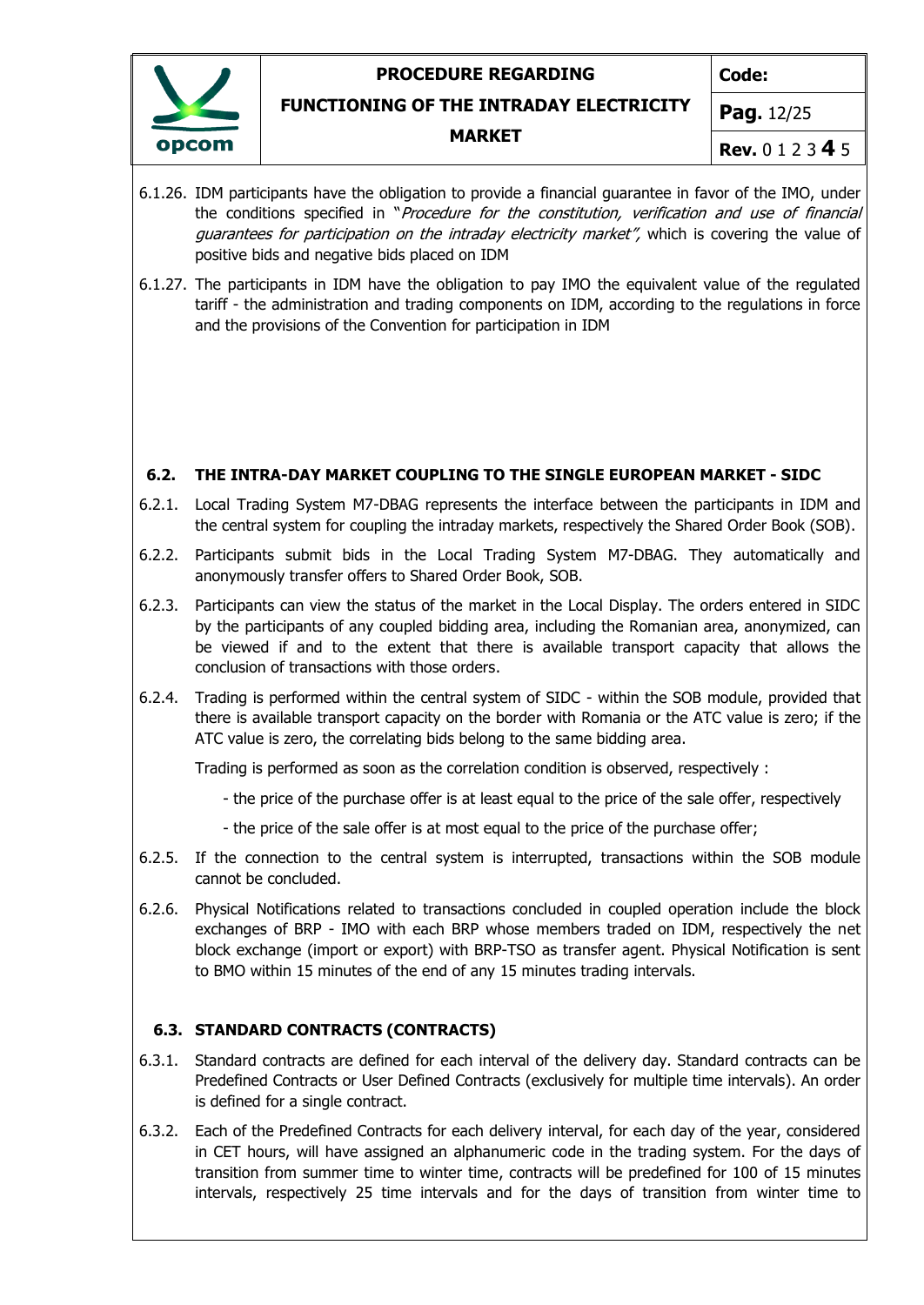

**Code:**

**FUNCTIONING OF THE INTRADAY ELECTRICITY**

**MARKET**

**Pag.** 13/25

**Rev.** 0 1 2 3 **4** 5

summer time, Contracts will be predefined for 92 of 15 minutes intervals, respectively 23 time intervals.

- 6.3.3. Under normal coupling to SIDC, Contracts are defined in the SOB central system and imported into SLT M7-DBAG and are called Global Contracts.
- 6.3.4. Global contracts are coded **HH-HH\_XB** for contracts for the current day of delivery and **THH-THH\_XB** for contracts for the next day of delivery (**T** - Tomorrow), where **HH** represents the start and end time of the delivery interval for predefined contracts, respectively the time of start and end of the delivery period for user-defined contracts (blocks). The 24 hour of the current delivery day has the code **T**00, and the 24 hour of the next delivery day has the code **TT**00.
- 6.3.5. Global 15 minutes contracts are coded **QHH: MM-HH: MM\_XB** for contracts for the current day of delivery and **QTHH: MM-THH: MM\_XB** for contracts for the next day of delivery (T - Tomorrow), where HH: MM is the hour and minute start and end of the delivery period for predefined contracts. The 24 hour of the current delivery day has the code **T00**, and the last interval of 15 minutes no. 96 of the next delivery day has the code **TT00: 00**.
- 6.3.6. For the day shift from summer time to winter time, a day that contains 25 time intervals, 03:00 CET becomes 02:00 CET and by that the interval 2 CET doubles, resulting in hours 2A and 2B. Hourly contracts will have coding 02**A** and 02**B** instead of HH (eg Global contracts 01-02A\_XB, 02A-02B\_XB, 02B-03\_XB). For 15 minutes Product Contracts, their short name will be preceded by the letter Q, and the start and end time of the contract will be represented by the corresponding hour and minute. (ex. Q01: 45-02:00A, Q02:00A-02:15A, Q02:15A-02:30A, Q02: 30A-02:45A, Q02:45-02:00B, ..., Q02: 45B -03:00).
- 6.3.7. For the day shift from winter time to summer time, which contains 23 time intervals, 02:00 CET becomes 03:00 CET so the 2 CET interval disappears (eg Global contracts 00-01\_XB, 01-03\_XB, 02B-03 XB). For Contracts corresponding to the 15 minutes product, their short name will be preceded by the letter Q, and the start and end time of the contract will be represented by the corresponding hour and minute (eg Q01:30-01:45, Q01:45- 03:00).
- 6.3.8. From the unique alphanumeric code of the Contracts displayed in the IDM trading system, IDM participants will have information on:
	- a) The consecutive interval/ intervals that are the object of the trading expressed in CET hours;
	- b) Day / Month / Year in CET hours in which the delivery considered takes place.

### **6.4. TYPE OF OFFERS**

- 6.4.1. The IDM participants can introduce buy and sell offers in the trading system for Predefined Contracts or User Defined Contracts.
- 6.4.2. The offer consists of a price-quantity pair offered for buy or sale dedicated to a single standard Instrument (delivery interval), representing firm commitments of the IDM participant.
- 6.4.3. An order for a User-Defined Contract consists of a price-quantity pair offered for purchase or sale, where the declared quantity is repeated over each user-defined period and represents the firm commitment of the IDM participant.
- 6.4.4. A user-defined contract is created by a user and can only be traded with entire quantity.
- 6.4.5. For sales orders, the order quantity represents the largest quantity offered for sale, and the order price represents the lowest unit price (per MWh) with which that quantity can be sold.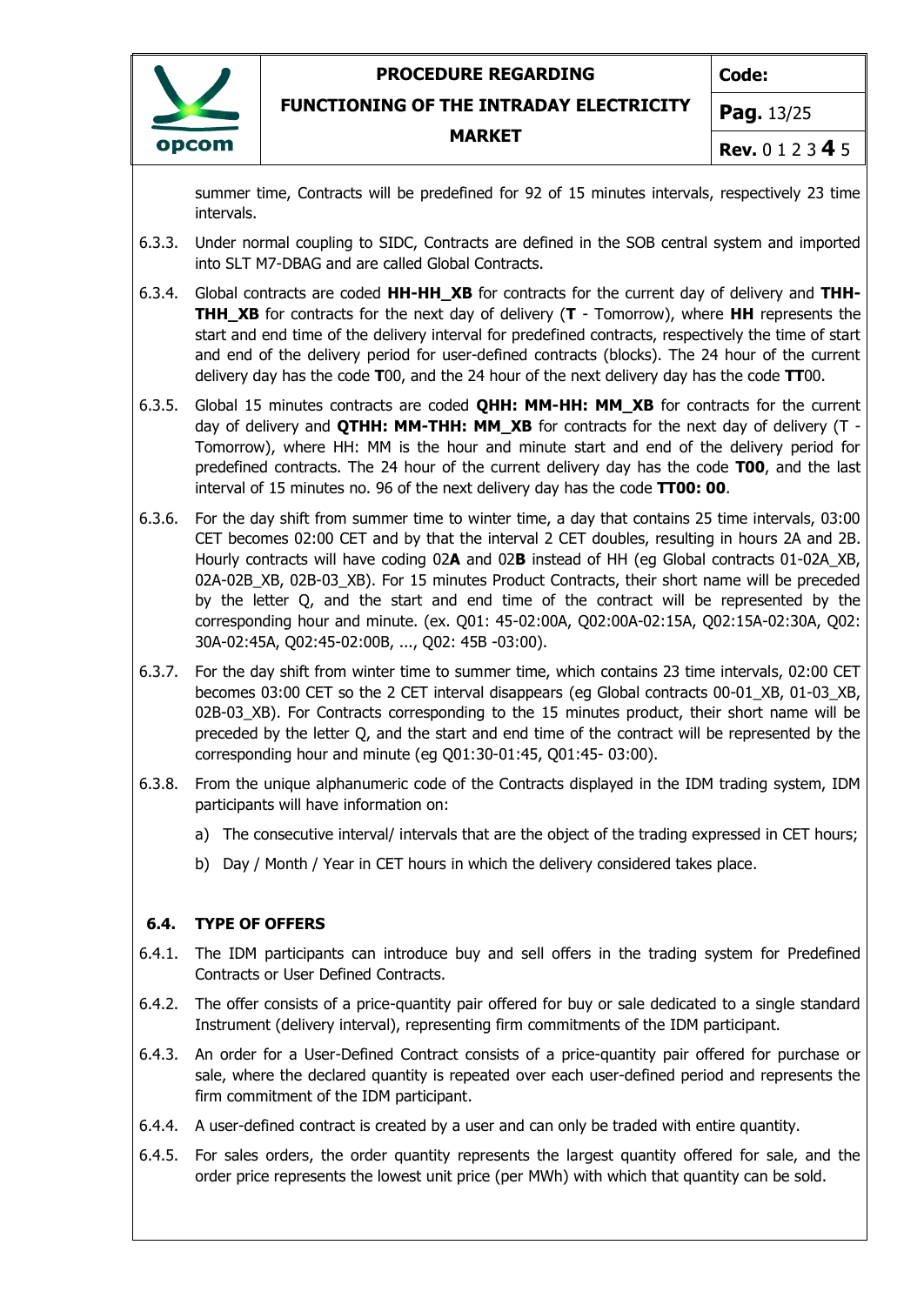

**Code:**

**FUNCTIONING OF THE INTRADAY ELECTRICITY**

#### **MARKET**

**Pag.** 14/25

- **Rev.** 0 1 2 3 **4** 5
- 6.4.6. For purchase orders, the order quantity represents the largest quantity requested for purchase, and the order price represents the highest unit price (per MWh) with which that quantity can be purchased.
- 6.4.7. An order can be placed as an active order directly in the market or it can be placed in the platform of the IDM participant being visible only to him, with the status HIBERNATE. This order can be activated in the market by the participant in IDM at any time.
- 6.4.8. The types of orders available in SLT M7-DBAG are:
	- NORMAL ORDERS they can be executed in whole or in part if the correlation conditions are met.
	- ICEBERG ORDERS are visible with a peak quantity of the total quantity offered. The quantity in the Iceberg order is traded as soon as the correlation conditions are met even if at the time of correlation, the entire quantity that will be correlated was not visible. Iceberg orders have no execution restrictions, only validity restrictions.
	- BLOCK ORDERS 2 to 30 consecutive Active Hourly Contracts can be entered. The userdefined contract is created by entering a block order.
	- BASKET the possibility for an IDM participant to enter multiple orders into the trading system at the same time by using the "basket" order entry facility.

Basket orders can have certain activation restrictions (None, Valid, Linked), selecting a restriction applying to all orders in the basket.

Basket orders can be sent with one of the following input restrictions:

- None: Basket orders are handled independently. If an order is invalid (for example, the contract on which it is intended to be entered has expired), not all orders in the Basket will be rejected, but only the invalid one;
- Valid: Orders must all be valid, otherwise they will all be rejected upon activation;
- Linked: All orders must be correlated, or none will be correlated. A basket can only be sent with this entry restriction if it contains only orders with the FOK execution restriction (the order must be executed immediately after entry and in full or is canceled automatically).
- 6.4.9. The orders entered by IDM participants in LTS M7-DBAG can also be characterized by:
	- Validity restrictions:
		- $\circ$  GTD Good Till Date this option allows the order to be active until a certain date declared by the initiator;
		- $\circ$  GFS Good For Session this option allows the order to be active until the end of the trading session;
	- Types of restrictions:
		- $\circ$  NON None no restrictions.
		- $\circ$  IOC Immediate or Cancel the order is executed in whole or in part immediately upon its introduction or is canceled by the system. An IOC restricted execution order cannot have a validity restriction;
		- $\circ$  FOK Fill or Kill order executed in full quantity immediately after placing on the market, otherwise it is canceled by the system;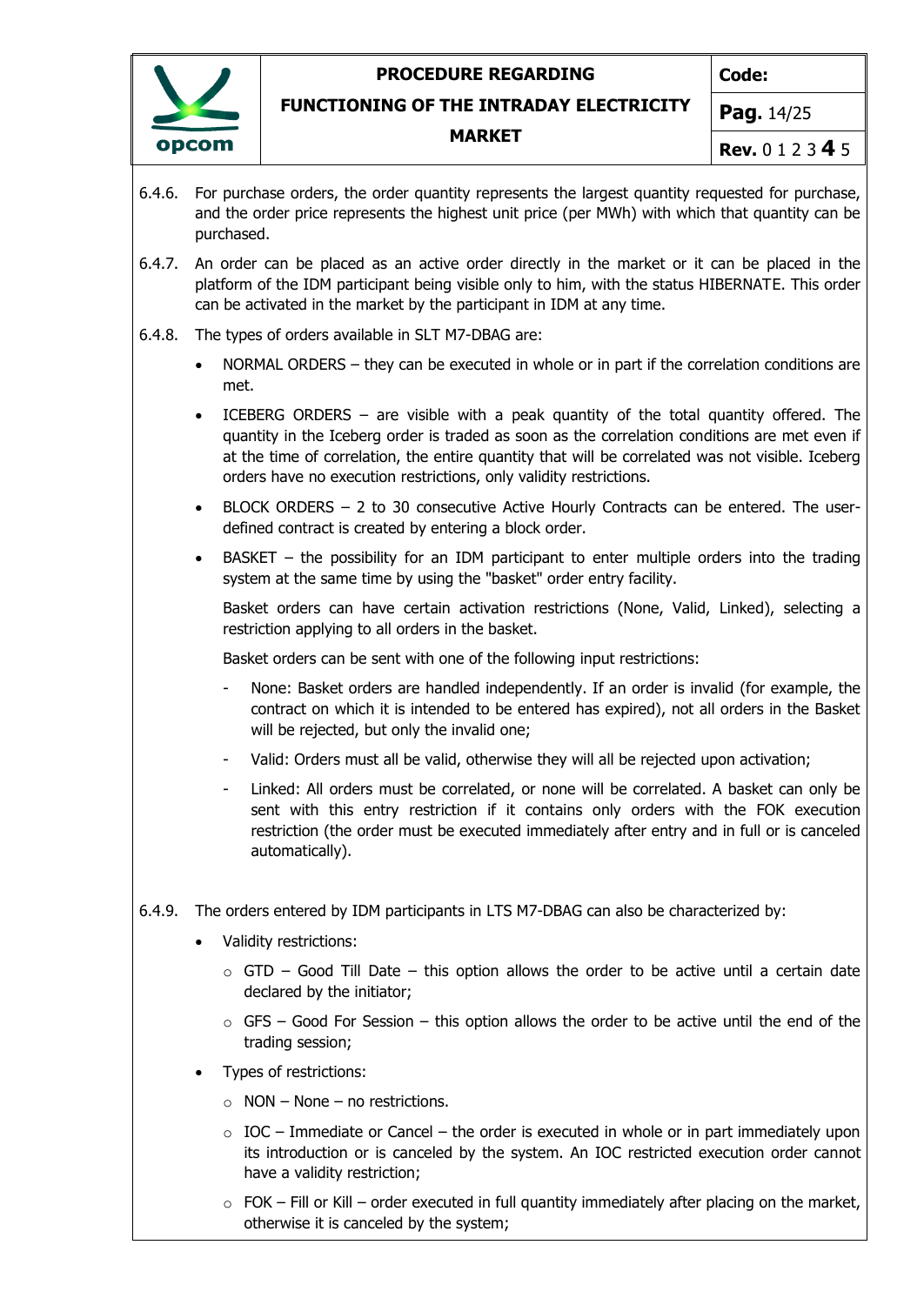

**Code:**

**FUNCTIONING OF THE INTRADAY ELECTRICITY**

#### **MARKET**

**Rev.** 0 1 2 3 **4** 5

**Pag.** 15/25

- $\circ$  AON All or nothing the condition of execution in the entirety of the order and represents the way in which the block orders are traded;
- Order states:
	- $\circ$  ACTIVE the order is active in the market and can be correlated if the correlation conditions are met;
	- $\circ$  HIBE HIBERNATE the order can only be viewed by the IDM participant without being visible in the market and can be subsequently activated by the participant.

6.4.10. Participants can enter one or more separate offers by selecting from the list of Predefined Contracts, from the list of user-defined contracts, or by creating a User-Defined Contract.

#### **6.5. OFFER FORMAT**

- 6.5.1. The prices in the offers will be entered in the European currency (EUR) with a maximum of 2 decimals and can be positive, negative or zero numbers.
- 6.5.2. The quantities in the bids will be entered in [MWh] with a maximum of 1 decimal and will be positive numbers.
- 6.5.3. The maximum quantity of supply is 999 MWh, and the minimum quantity is 0.1 MWh. No negative or zero quantity is allowed.
- 6.5.4. The maximum price scale is 9999 Euro, and the minimum price scale is -9999 Euro. Price equal to zero is allowed.

### **6.6. CONDITIONS FOR ENTERING ORDERS**

- 6.6.1. After registering on IDM, the IDM Participant receives the access data to the Local Trading System, respectively to the ComTrader trading module and to the WebGUI reporting module, as well as the information necessary to install the necessary software.
- 6.6.2. The information necessary to access and use the LTS is made available to the IDM participant through the OPCOM website.
- 6.6.3. In order for an offer to sell or buy electricity to be registered in the IDM trading system, it is necessary for the market and the Contracts to be in the appropriate conditions that allow the introduction of offers, conditions described in "Trader Manual for the M7 Trading system (MFG110)."
- 6.6.4. The offers entered by the IDM participant represent firm commitments of that IDM participant, which is directly responsible for the correctness of the data entered.
- 6.6.5. The trading system automatically compares the value of each positive / negative bid offer entered with the value of the available validation guarantee calculated according to the provisions of the "Procedure for the constitution, verification and use of financial guarantees for participation on the intraday electricity market", related to the IDM participant If, when entering an offer, the available validation guarantee is exceeded, the respective offer of the IDM participant is deactivated, respectively passes to the HIBERNATE state, and the IDM participant is notified by automatic trading system messages.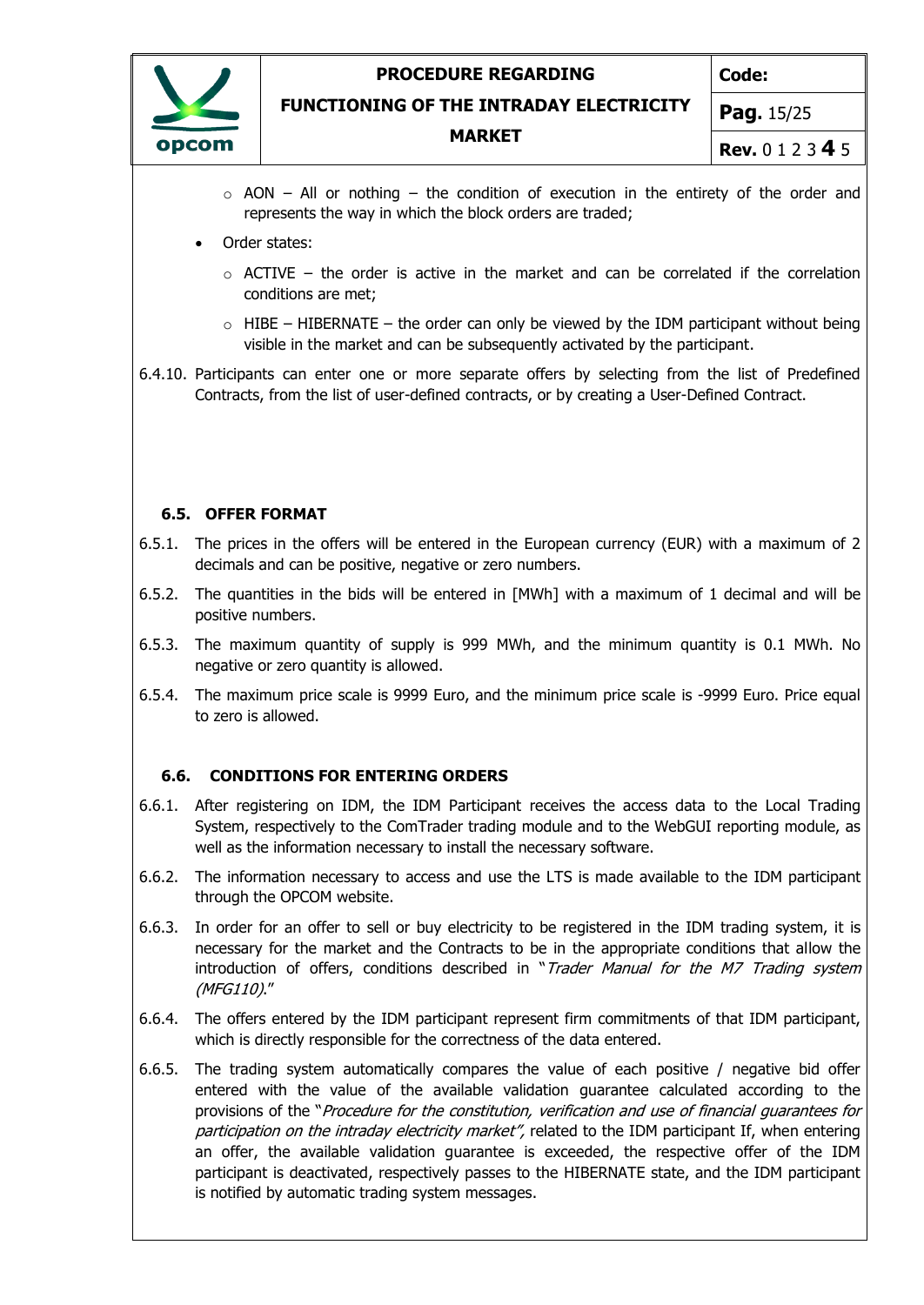

**Code:**

**FUNCTIONING OF THE INTRADAY ELECTRICITY**

**MARKET**

**Pag.** 16/25

**Rev.** 0 1 2 3 **4** 5

### <span id="page-15-0"></span>**7. ORGANIZATION AND DEVELOPMENT OF TRADING SESSIONS**

### **7.1. ORGANIZATION OF THE TRADING SESSIONS**

- 7.1.1. Each standard Instrument defined for the delivery day is the subject of an independent transaction.
- 7.1.2. Trading for each interval of the delivery day is conducted continuously since 15:00 in the previous day of the delivery day, CET hours, up to one (1) hour before delivery time, moment considered as closing time of the trading session for the relating standard Instrument.
- 7.1.3. The trading process includes the following actions:
	- a) submit offers and matching them as soon as the matching conditions are fulfilled.
	- b) making confirmation of transactions available to IDM participants immediately after the conclusion of each transaction through LTS;
	- c) providing BRPs which includes the participants who trades, with their Physical Notifications (i.e., of the block exchange with BRP-IMO) every 15 minutes.
	- d) modifying the Physical Notifications related to transactions previously concluded for same day delivery, whenever new transactions are concluded and sending them to IMO;
	- e) creation and making available to IDM participants of Final daily settlement note for the current delivery day and a Partial daily settlement note for the next day delivery, both in Euro and Lei.
- 7.1.4. IMO can perform scheduled stops for maintenance of the Local Trading System or for maintenance of SIDC central IT system, as well as for the implementation of LTS improvement solutions, during which the operation of the trading system will be interrupted. The IMO will notify market participants of planned shutdowns of the IT system in a timely manner and taking into account the urgency of any necessary improvements.

### **7.2. DEVELOPMENT OF THE TRADING SESSIONS**

- 7.2.1. During the trading session offers are submitted and trades are concluded for the total or partial quantity of the offers, as the case, when the matching conditions are fulfilled.
- 7.2.2. In the case of coupled functioning in SIDC, participants connected to LTS can view market orders within the available transport capacity. The local display is updated whenever an order is entered, modified, canceled, an order is suspended, or a transaction is concluded.

### **A) Submission the offers**

7.2.3. During the trading session the IDM participants can modify, suspend (turn on the HIBERNATE state) for later reactivation or cancel the offers existing in the trading system, whether they are unmatched, or are part of offers remaining after partial matching, for quantity remaining untraded, according to "Trader Manual for the M7 Trading system (MFG110)."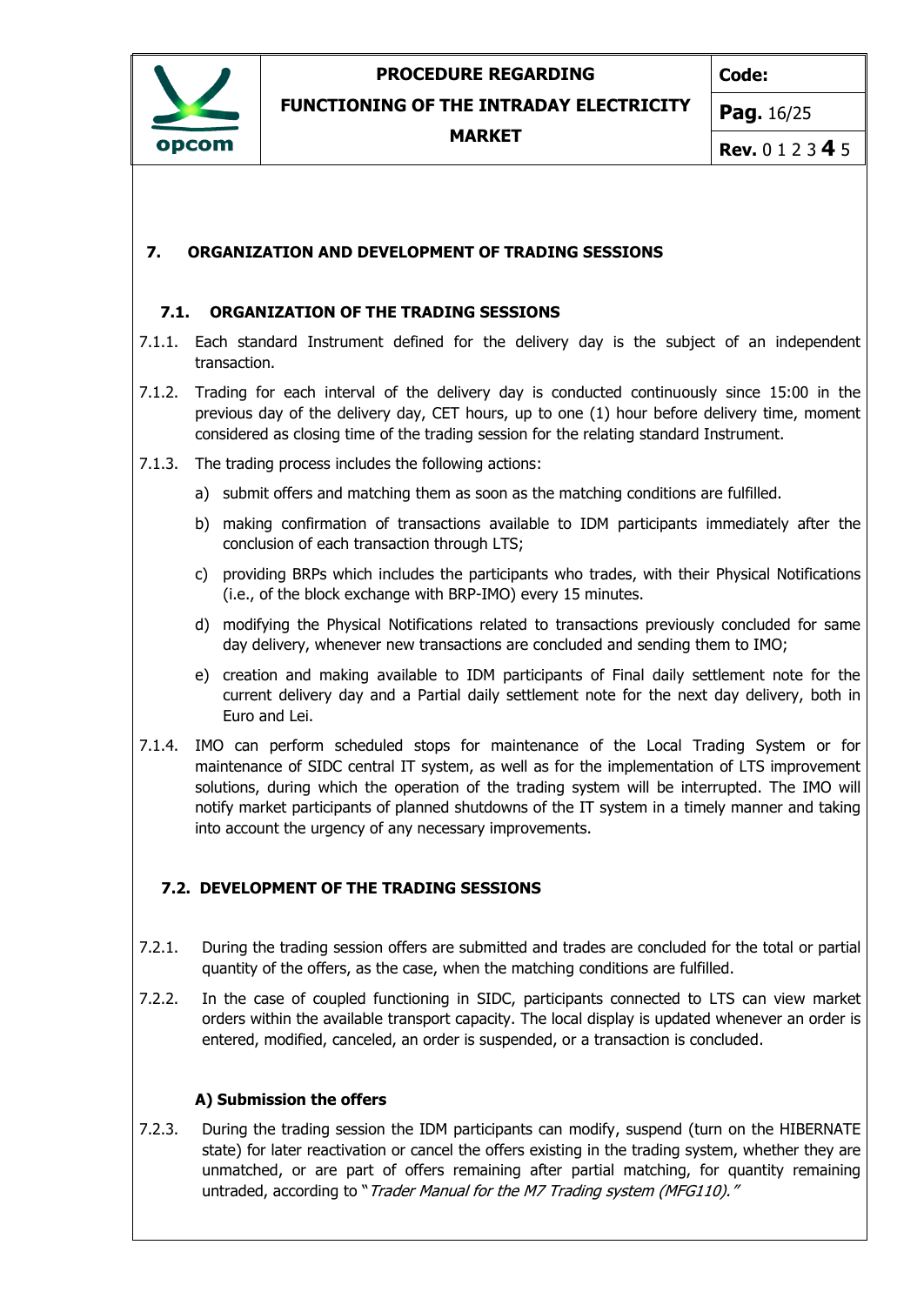

**Code:**

### **FUNCTIONING OF THE INTRADAY ELECTRICITY**

#### **MARKET**

**Pag.** 17/25

**Rev.** 0 1 2 3 **4** 5

- 7.2.4. The IDM trading system will automatically allocate a unique identification number (OrderID) visible in the section for own orders (Own Overview/ Own Order) and a time stamp of the form "hh:mm:ss" whereby there are given the time  $(h)$ , minutes  $(m)$  and second  $(s)$  of submission the offer to each offers submitted, visible in the message section as long as the participant remains connected to the LTS and in the order report generated by the reporting module on the day following the trading day.
- 7.2.5. In the event of a change in an offer, the trading system automatically cancels the data of the initial offer and automatically updates the data related to the new offer, with a new time stamp corresponding to the time of the change of the initial offer.
- 7.2.6. The trading system validates the purchase offers at a positive price and the sale offers at a negative price in accordance with the provisions of art. 6.6.5.
- 7.2.7. Bids for a Contract entered and validated are automatically ordered by the trading system by price, ascending by selling bids and descending by buying bids and by time stamp in bids of the same type that have the same price.

#### **B) Concluding the transaction**

- 7.2.8. In the case of the isolated functioning of the Romanian market, the offers that meet the correlation condition, namely:
	- a) the buy offer price is higher or at least equal to the price offeres for sale or
	- b) the sell offer price is smaller or at least equal with the price offer for buy,

are correlated by the automatic process of the Local Trading System M7-DBAG at any time during the trading session. Offers of the same meaning with the same price are correlated starting with the oldest time stamp.

- 7.2.9. In the case of coupled operation in SIDC, the offers that meet the correlation condition, namely:
	- a) the buy offer price is higher or at least equal to the price offeres for sale or
	- b) the sell offer price is smaller or at least equal with the price offer for buy,

are correlated by automatic process of the SIDC central system - within the SOB module in the conditions in which there is available interconnection transport capacity on the border with Romania or the ATC value is zero; if the ATC value is zero, the correlating bids belong to the same bidding area.

- 7.2.10. The correlation conditions are checked as soon as a new order is entered or an existing order is modified in the trading system and is correlated immediately if the correlation conditions are met.
- 7.2.11. The correlation process ensures the trading of all compatible offers as follows:
	- a) The purchase offers are correlated in the descending order of the offered price, the first correlated purchase offer being the purchase offer with the highest price;
	- b) The sale offers are correlated in the ascending order of the offered price, the first sale offer correlated being the sale offer with the lowest price;
	- c) The correlation of two offers is made at the minimum quantity of the two offers; the uncorrelated quantity related to the partially correlated offer remains in the trading system for possible subsequent correlations;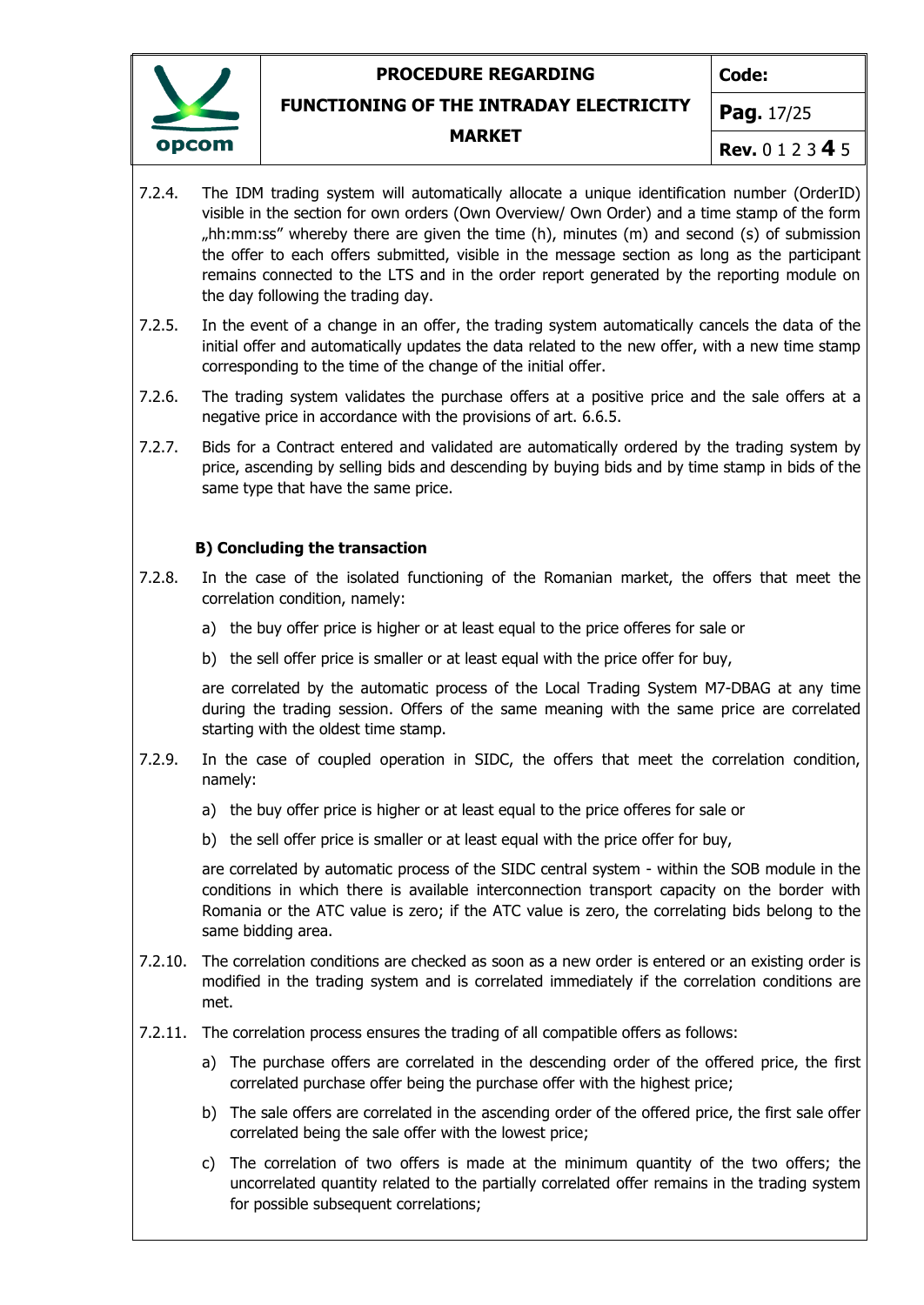**Code:**



#### **FUNCTIONING OF THE INTRADAY ELECTRICITY**

#### **MARKET**

**Pag.** 18/25

**Rev.** 0 1 2 3 **4** 5

d) The price at which the transactions will be concluded following the correlation rules automatically applied by the trading system of IDM will be the price of the existing offer in the trading system;

Exceptionally, in a correlation process where a newly entered bid is correlated with more than one slice of an iceberg bid that is already in the Shared Order Book, the price is always determined by the iceberg bid that is already in the register and never of the recently introduced offer, even if the time mark of the iceberg order is renewed following the correlation process;

- e) Block offers can only be correlated with each other;
- f) Until the implementation of a correlation functionality of products with different granularities in SIDC, the offers introduced on the 15 minutes product can be correlated only with each other, similar to the hourly products;
- g) Hourly offers can be correlated with iceberg offers;
- h) The user-defined block offers are correlated with their entire quantity.
- 7.2.12. As an exception from art. 7.2.11. d), in the case of coupled operation in SIDC, the correlation is performed by an auction (time in which the trading by continuous correlation is suspended) if the correlation conditions are met, in the following situations:
	- a) Under Predefined Contracts if ATC is raised from zero during the trading session;
	- b) Under Block Contracts (defined by the user), in any ATC growth situation that allows the trading of these contracts to become enforceable.
- 7.2.13. Trading through the auction provided in the situations from art. 7.2.12. it is generated by the fact that, with the increase of ATC, all existing offers in the market are considered to have the same time stamp. Auction trading is, in principle, done as follows:
	- a) Order the existing offers in the market in order of prices, starting with the best price for each meaning;
	- b) The first pair of offers that meet the condition of price correlation is identified and the acceptable price range of these offers is retained, respectively the range between the prices of these offers;
	- c) The following pair of offers that meet the condition of price correlation is identified and it is retained if the acceptable price range of these offers is included in the one previously kept;
	- d) The process is repeated until no more pairs can be identified that generate an acceptable price range to be included in the previous one;
	- e) The correlation price of all previously retained bids is the arithmetic mean of the prices of the last retained pair;
	- f) If there are other bids that would meet the correlation condition, the whole process above is resumed, in a new intraday auction, and a new set of pairs is determined that will be correlated at a new price.
	- g) Orders with restriction of execution "FOK" or "IOC" do not participate in the auction because they are never in the Shared Order Book.
- 7.2.14. The IDM trading system will automatically assign to each transaction concluded by the participant a unique identification number (TradeID) visible in the section dedicated to its own transactions (Own Overview / Own Trade) and a time stamp specifying the hour (h), the minute (m) and the second (s) of receiving the transaction in the LTS, visible in the messages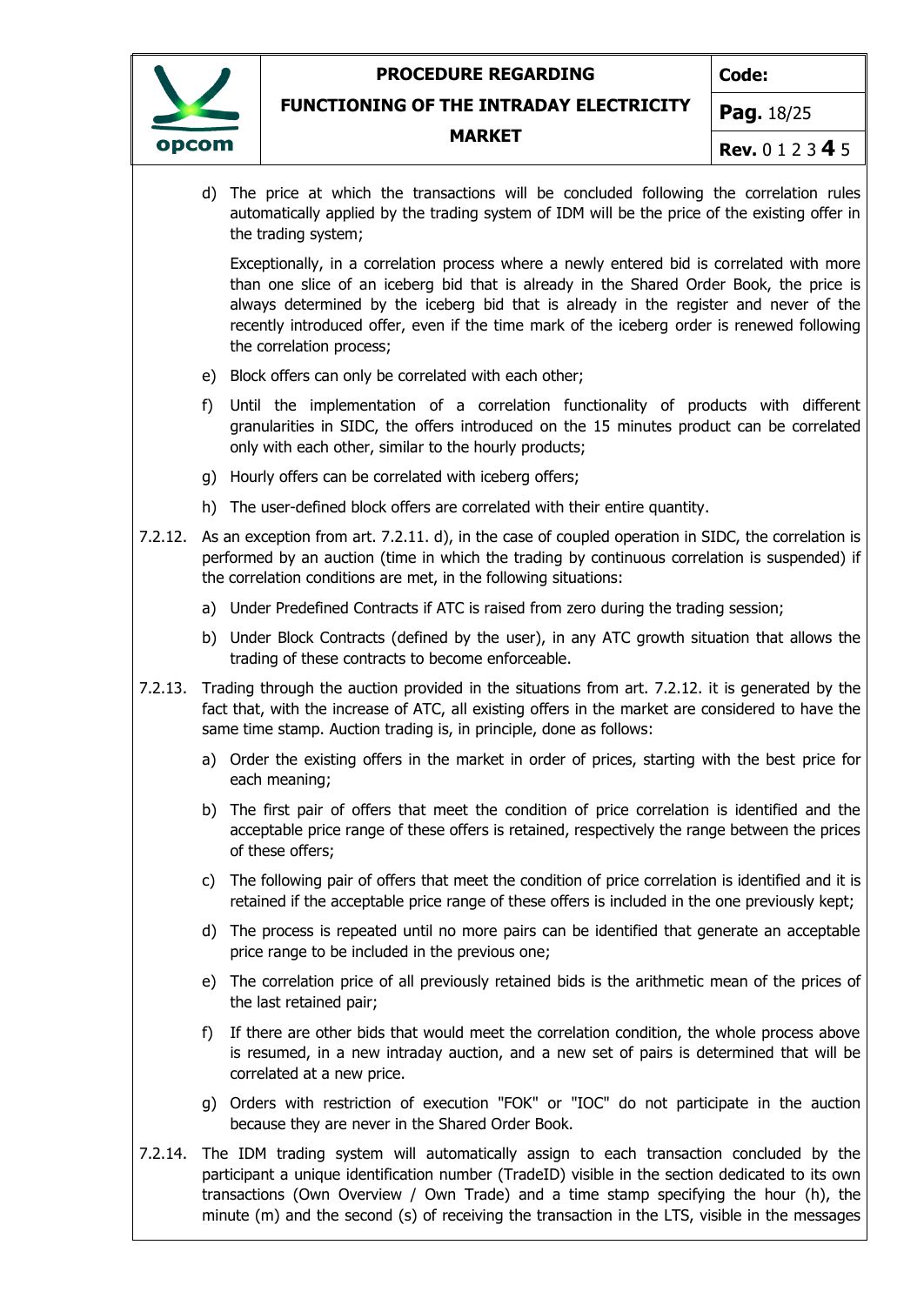

**Code:**

**FUNCTIONING OF THE INTRADAY ELECTRICITY**

#### **MARKET**

**Pag.** 19/25

**Rev.** 0 1 2 3 **4** 5

section as long as the participant remains connected to the LTS and in the transaction report generated by the reporting module on the day following the trading day.

- 7.2.15. The correlation process ends when there are no offers that meet the correlation condition or at the expiration of the trading session for the respective Contract.
- 7.2.16. IMO makes available to IDM participants, through the trading system, the Confirmation of the transaction immediately after the conclusion of each transaction.

### **C) Daily Settlement Notes and Physical Notifications for Completed Transactions**

- 7.2.17. Every day after the conclusion of all trading sessions for the Contracts related to the current delivery day, the IMO prepares and makes available to the IDM participant, the Daily Settlement Notes related to the transactions concluded for the current delivery day.
- 7.2.18. The daily settlement notes (in RON and EUR) for all transactions concluded for the current delivery day in CET hours will be made available to IDM participants after the completion of trading for the current delivery day in the post-trading computer system.
- 7.2.19. Based on the transactions concluded for the delivery day, the IMO establishes Physical Notifications corresponding to the transactions on IDM in aggregate for each BRP whose members have concluded transactions and transmits them to the BMO.
- 7.2.20. Physical Notifications will be updated with the completion of new transactions for the same delivery day and will be retransmitted to the BMO by the end of each interval after the one in which the transactions were concluded.
- 7.2.21. During each trading session, the BRPs that assumed the balancing responsibility for the IDM participants have access, through the post-trading computer system, to their own Physical Notifications, containing the block exchanges on each dispatching interval. with BRP - IMO, related to IDM transactions.
- 7.2.22. Physical Notifications are made considering the delivery day in Romanian time. The update of the Physical Notifications and their transmission to the BMO is made after the closing of the transaction for the first Contract that is closed, so that the Physical Notification will include the Block Exchanges related to the transactions concluded up to that moment for the respective delivery day. The Physical Notification of Block Changes always includes 96 of 15 minutes intervals (100/92 intervals, on day change days, as appropriate).
- 7.2.23. The daily settlement notes, as well as the Physical Notifications for BRPs will be accessible in the post-trading IT system for a period of 3 months from their are made.

#### **7.3. EXCEPTIONAL SITUATIONS**

- 7.4. As a result of unforeseen events, it is possible to suspend trading. In case of suspension of trading, all market orders are automatically suspended. Once the cause that led to the suspension of trading has been eliminated, participants must reactivate their orders in the market, if they wish.
- 7.5. If there is a central system issue (for example, an algorithm issue) managed centrally by the SOB Central System Administrator, a transaction deemed invalid may be canceled and the participants involved will be notified by the IMO by one of the existing communication channels (messages in the platform, e-mail, phone call).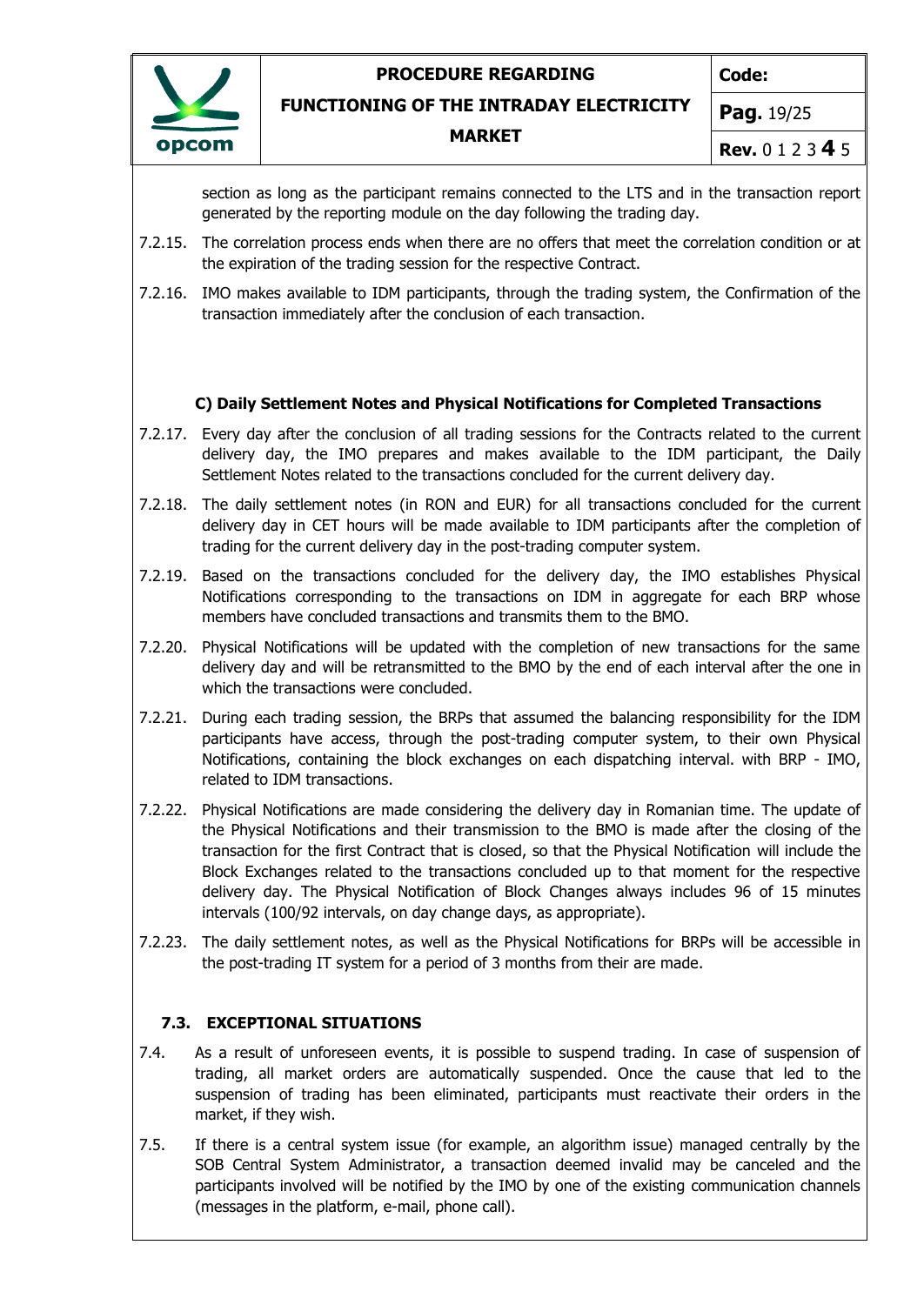

**Code:**

#### **FUNCTIONING OF THE INTRADAY ELECTRICITY**

#### **MARKET**

**Pag.** 20/25

- **Rev.** 0 1 2 3 **4** 5
- 7.3.1. In the case of coupled operation in SIDC, as a result of unforeseen events, in which case trading can no longer be performed through the central SOB system, continuous correlation trading can be performed locally through similar products (Contracts) automatically imported from the central system.
- 7.3.2. IDM participants will be notified of this situation, as appropriate, through alternative communication channels (phone, e-mail, website); as soon as the conditions allow the normal conduct of trading sessions, trading will resume and participants will be notified of its resumption.
- 7.3.3. In case of systems malfunctions, trading will be interrupted until the normal situation is restored.
- 7.3.4. From the moment the systems resume operation, the trading sessions take place according to the normal schedule.
- 7.3.5. Situations of malfunction that led to the interruption of trading sessions, as well as their motivation, are published on the IMO website .
- 7.3.6. In case of interruption of trading sessions according to art. 7.3.1. or the existence of problems in the central system according to art. 7.3.2. IMO cannot be held liable for any material damages claimed by IDM participants.

#### <span id="page-19-0"></span>**8. TRANSPARENCY**

- 8.1. The IDM trading system ensures the anonimity of the bidders throughout the trading session.
- 8.2. The trades concluded on IDM, characterized by the price, quantity, names of IDM participants and its quality (buyer or seller) are published on the OPCOM website in location Trades-Results/Intra-Day market in the same day.

#### <span id="page-19-1"></span>**9. TARIFFS**

9.1. IMO as organizer and asministrator of the IDM, collects the equivalent value for the administration fee of IDM and fee of concluding the transactions on IDM, in accordance with the "Procedure regarding the way and terms of payment the regulated tariff for each of the centralized markets managed by the natural gas and energy market operator – OPCOM S.A.".

#### <span id="page-19-2"></span>**10. Monitoring**

- 10.1. The IMO supervises the operation of the IDM in accordance with the provisions of the applicable supervision procedure.
- 10.2. IMO transmits daily, in an easily processable electronic format (Excel), agreed with ANRE, the offers of the IDM participants, the transactions concluded by the participants and the prices related to them.
- 10.3. At the request of ANRE, IMO transmits to it historical data from the database held, as well as specific analyzes regarding the operation of IDM.

#### <span id="page-19-3"></span>**11. RIGHTS AND RESPOSIBILITIES**

**A) The Intraday market participant has the following rights and responsabilities:**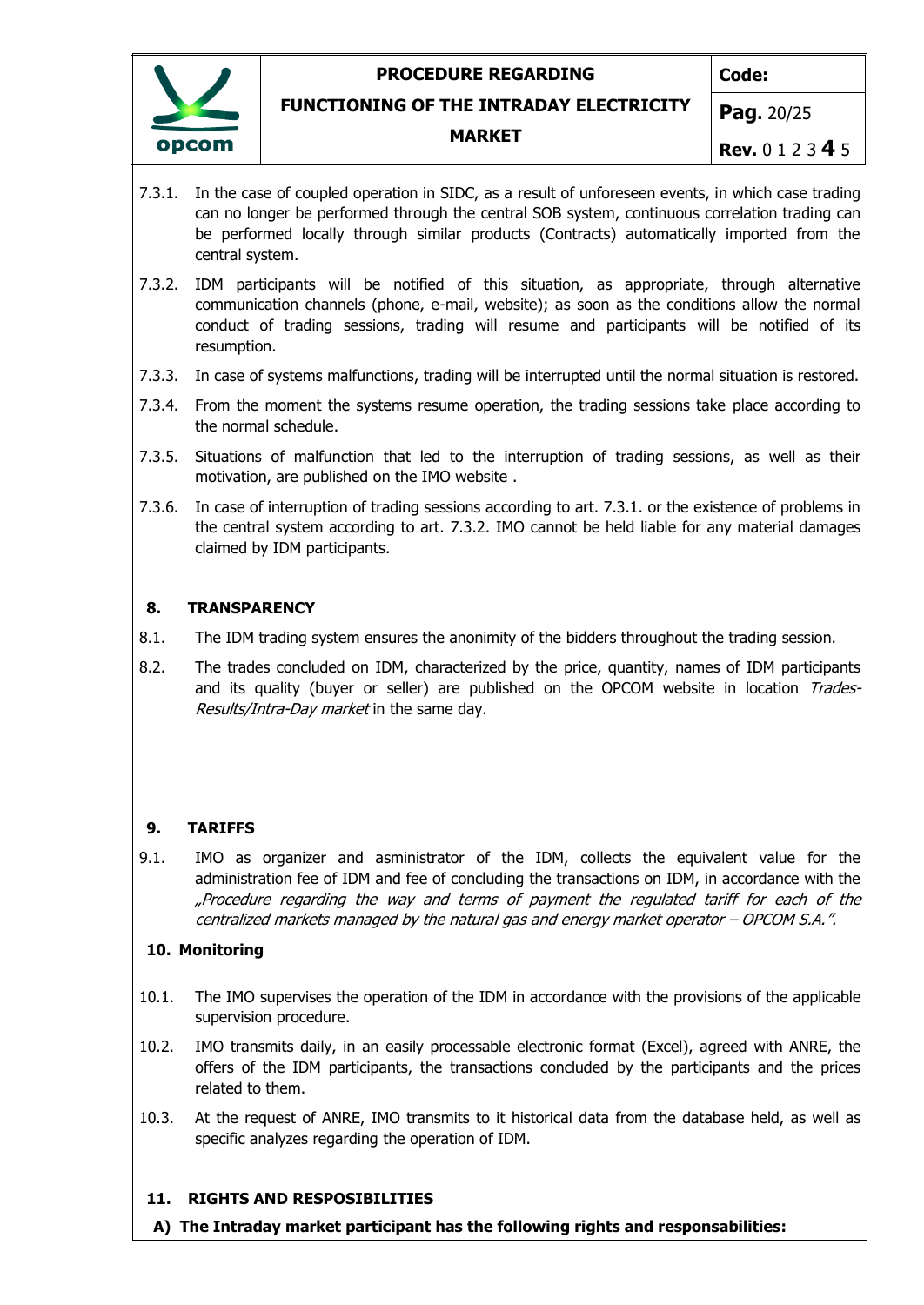

**Code:**

**FUNCTIONING OF THE INTRADAY ELECTRICITY**

#### **MARKET**

**Pag.** 21/25

**Rev.** 0 1 2 3 **4** 5

### **11.1. Rights**

- 11.1.1. To request and receive from OPCOM S.A. assistance and practical training sessions regarding the use of the IDM trading system.
- 11.1.2. To access the IDM trading system and submit offers for IDM, for sale and/or buy, according to the trading schedule established through the Procedure.
- 11.1.3. To modify, suspend or cancel its offer/offers for electricity during the trading session on IDM according to Procedure provisions.
- 11.1.4. To receive from the IMO the confirmation for offer validation/information regarding the offers invalidation through the IDM trading system.
- 11.1.5. To be announced through alternative communication channels (phone, fax, email, website) in case of interruption and resumption of the trading system functioning.
- 11.1.6. To access Transaction Confirmations in the trading system, as well as the Daily Settlement Notes and Physical Notifications for BRPs through the post-trading IT system;
- 11.1.7. To request the IMO to send the Daily Settlement Notes or Physical Notifications, as the case may be, in case it cannot access the post-transaction IT system.

### **11.2. Responsibilities**

- 11.2.1. To comply with the provisions of the Procedure regarding the manner and terms of payment of the regulated tariff for each of the centralized markets administered by the Romanian gas and electricity market operator "OPCOM" S.A.;
- 11.2.2. To comply with the provisions of the Procedure for the constitution, verification and use of financial guarantees for participation on the intraday electricity market;
- 11.2.3. To comply with the provisions of the Procedure regarding collections and payments relating to the intraday electricity market transactions;
- 11.2.4. To comply with the provisions of the *Procedure regarding participants' registration at centralized* electricity markets administered by OPCOM S.A;
- 11.2.5. Before participating in trading, learn how the Local Trading System M7-DBAG works, presented in Trader Manual for the M7 Trading system (MFG110);
- 11.2.6. To ensure that it has sufficient guarantees available to cover positive purchase / negative selling intentions as well as payment obligations already assumed in accordance with Procedure for the constitution, verification and use of financial guarantees for participation on the intraday electricity market;
- 11.2.7. Verify that bids entered for IDM have been uploaded to the trading system and have been validated, respectively;
- 11.2.8. To accept as firm commitments the transactions specified in the corresponding Transaction Confirmations related to IDM transactions;
- 11.2.9. Verify access to the Local Trading System M7-DBAG modules, ComTrader and WebGUI, as well as to the post-trading IT system based on the access data provided by the IMO as soon as they receive them.
- 11.2.10. To withhold the aforementioned data access of unauthorized persons to trade and communicate contact details updated as soon as changes occur thereof; the IDM participant is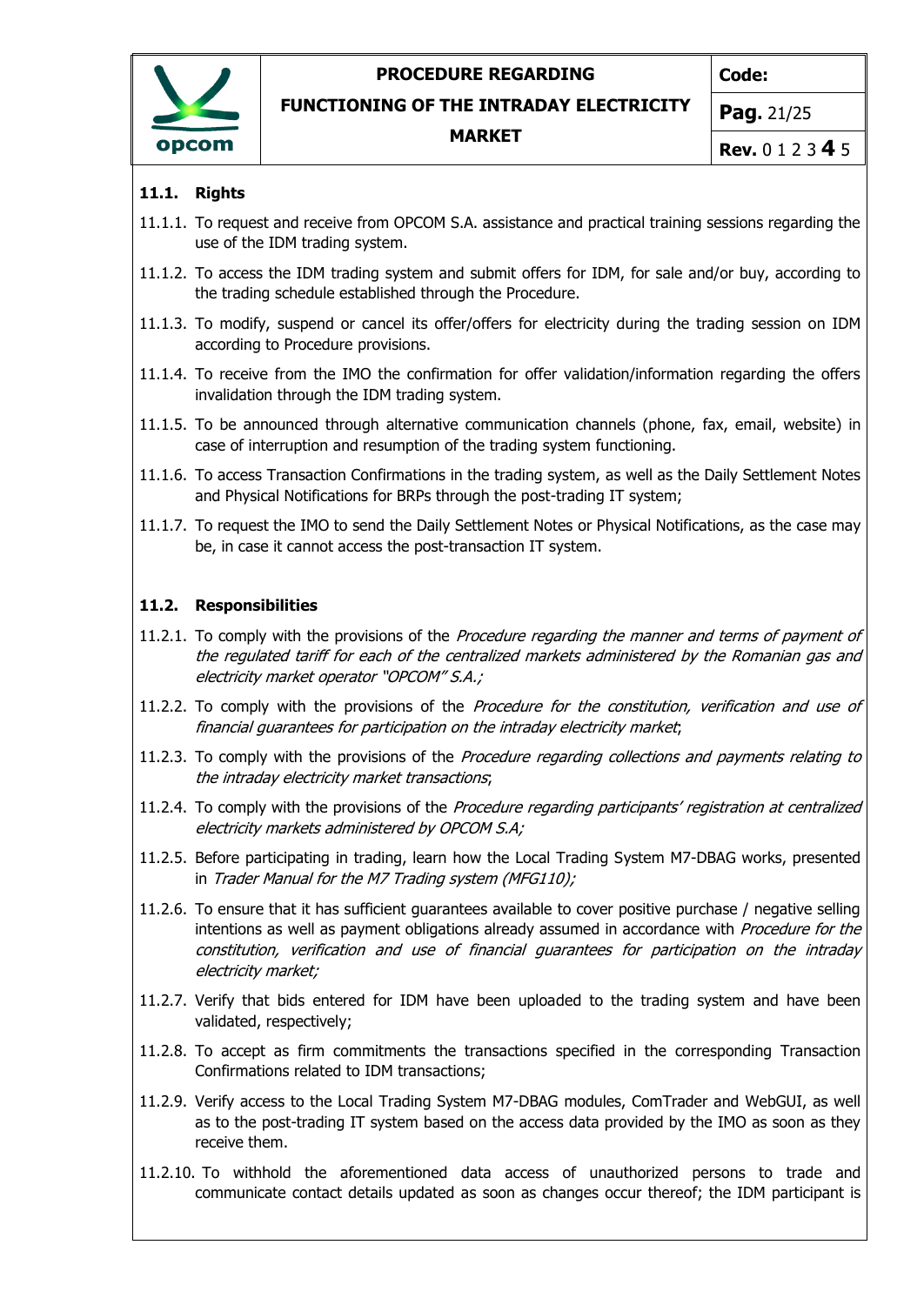

**Code:**

**FUNCTIONING OF THE INTRADAY ELECTRICITY**

**MARKET**

**Pag.** 22/25

**Rev.** 0 1 2 3 **4** 5

directly responsible for the confidentiality of the access data received from OPCOM S.A. for accessing the trading platform;

- 11.2.11. To ensure the development of correspondence / discussions with IMO representatives in Romanian.
- 11.2.12. To save in its own system the Daily Settlement Notes and Physical Notifications if it is its own BRP.

#### **B) Balance Responsible Party of a participant at the IDM has following rights and resposibilities:**

#### **11.3. Rights**

- 11.3.1. To receive, upon request, the credentials for the connection to the post-trading IT system in order to access the Physical Notification created on the basis of the transactions related to the IDM Participants for which it assumed the responsibility of balancing.
- 11.3.2. To be announced through alternative communication channels (phone, e-mail, website) in case of interruption and resumption of systems operation;
- 11.3.3. To request the IMO to send Physical Notifications, in case it cannot access the post-transaction IT system.

#### **11.4. Responsibilities**

11.4.1. Do not communicate access data to the computer system after trading to unauthorized persons.

11.4.2. To save in the own computer system Physical Notifications of the BRP.

#### **C) OPCOM S.A. has the following rights and resposibilities:**

#### **11.5. Rights**

11.5.1. To calculate the amount of validation guarentees, to validate offer/offers submitted by the IDM participant and to invalidate the buy offer/offers whose value exceeds the validation guarantee available according to "Procedure for the constitution, verification and use of financial guarantees for participation on the intraday electricity market".

#### **11.6. Responsabilities**

- 11.6.1. To ensure a trading environment under conditions of correctness, objectivity, independence, fairness, transparency and non-discrimination in accordance with the applicable primary and secondary legislation.
- 11.6.2. To provide the IDM participants operational assistance regarding the use of the IDM trading system.
- 11.6.3. To make available to IDM participants the "Trader Manual for the M7 Trading system (MFG110)" and to inform them in timely manner on its modification through information messages published on the homepage of the OPCOM S.A. website;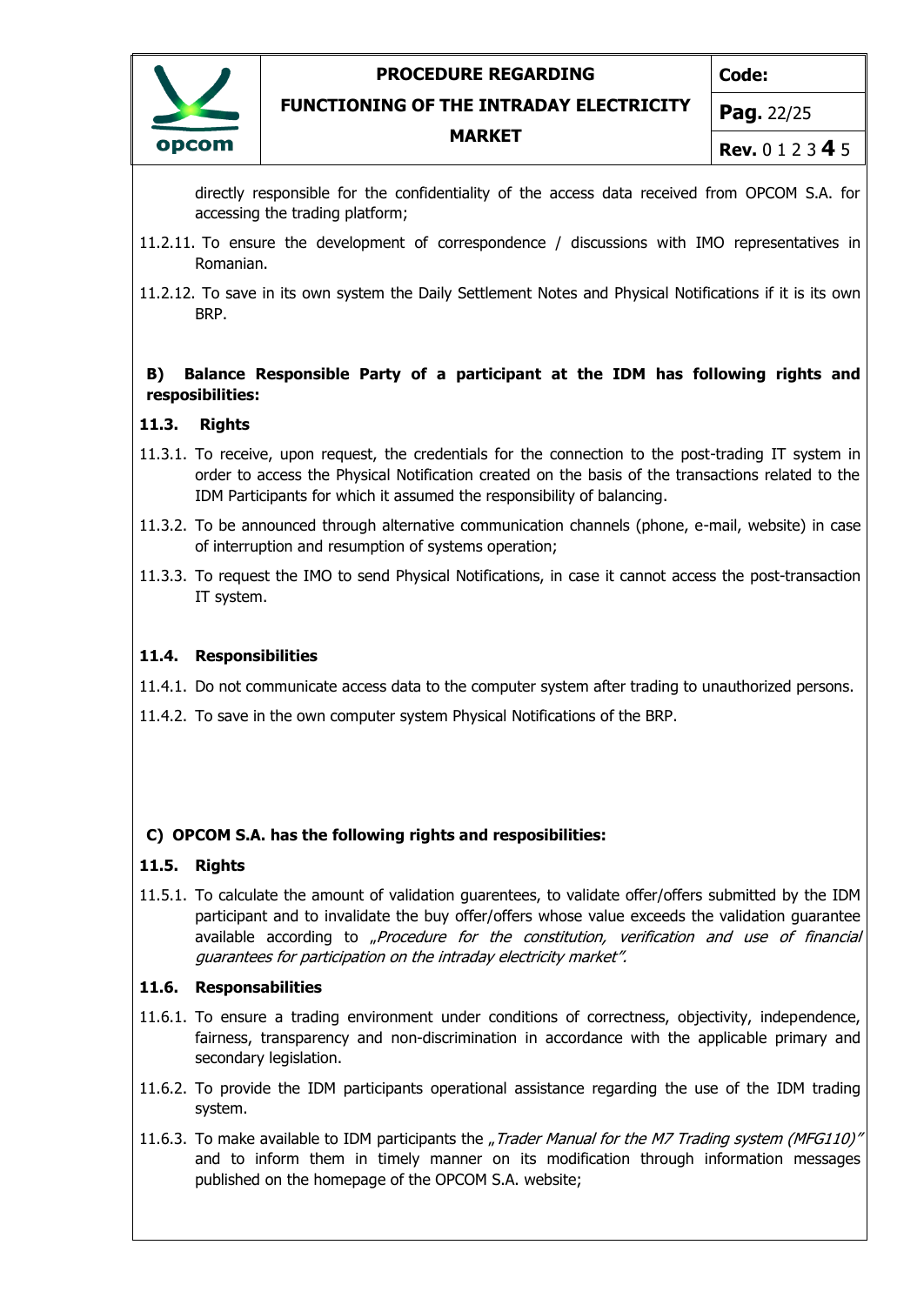

**Code:**

**FUNCTIONING OF THE INTRADAY ELECTRICITY**

**MARKET**

**Pag.** 23/25

- **Rev.** 0 1 2 3 **4** 5
- 11.6.4. To validate all sale/buy offers submitted by the IDM participant in accordance with the force regulations.
- 11.6.5. To ensure automatic notification of the IDM participant through the trading system, about invalidation of an electricity offer according to 6.6.5.
- 11.6.6. To make available to the IDM participants that submitted electricity offers on IDM, the trades confirmations and daily settlement notes for the transactions with electricity performed.
- 11.6.7. To make available to the BRPs cthat assumed the balance responsibility for IDM participants, the Physical Notifications .
- 11.6.8. To send the physical notifications to the TSO containing the block exchanges performed with each BRP for each dispatching interval, related to trades concluded on IDM.
- 11.6.9. To notify the IDM participants about alternative means (phone, email, website) on trading system interruption in emergency situations according to this Procedure.
- 11.6.10. Publish and update on its website the operational procedures related to the operation of IDM and the "Trader Manual for the M7 Trading system (MFG110)";
- 11.6.11. Respect the confidentiality of the information regarding to offers and trades on IDM, except for those situations when, under the law, the regulations or a request from a court or public authority authorized to require disclosing information.

### <span id="page-22-0"></span>**12. TRANSITIONAL AND FINAL PROVISIONS**

- 12.1. In order to accede to the single intraday coupling market SIDC, a new Local Trading System is implemented which allows the connection to the SIDC, M7-DBAG.
- 12.2. The rules of the intraday market for this period are adapted to allow the accommodation of participants in cross-border trading within the SIDC.
- 12.3. The implementation of the local trading solution based on the M7-DBAG trading system will be done simultaneously with the transition to bidding and trading in EUR, during CET hours, as an intermediate step towards the coupling to the European solution, SIDC.
- 12.4. Contracts tradable cross-border are defined in the central system at SIDC level, XBID and are called Global Contracts. In the period preceding the coupling, implementation of products to be traded cross-border, the Contracts will be defined locally similar to the global contracts. These are defined in the M7-DBAG system and are called Local Contracts.
- 12.5. The process of correlating the offers for Local Contracts is performed within the Local Trading System, M7-DBAG.
- 12.6. The transition date to the new trading system is communicated to the participants through the OPCOM S.A. website and through the official address no later than one week before the implementation.
- 12.7. In accordance with the planning agreed at European level, Intra-Day Market in Romania will operate coupled with SIDC with the second wave of the unique coupling of intraday markets, and the date of commercial implementation is communicated to IDM participants through the website of OPCOM S.A.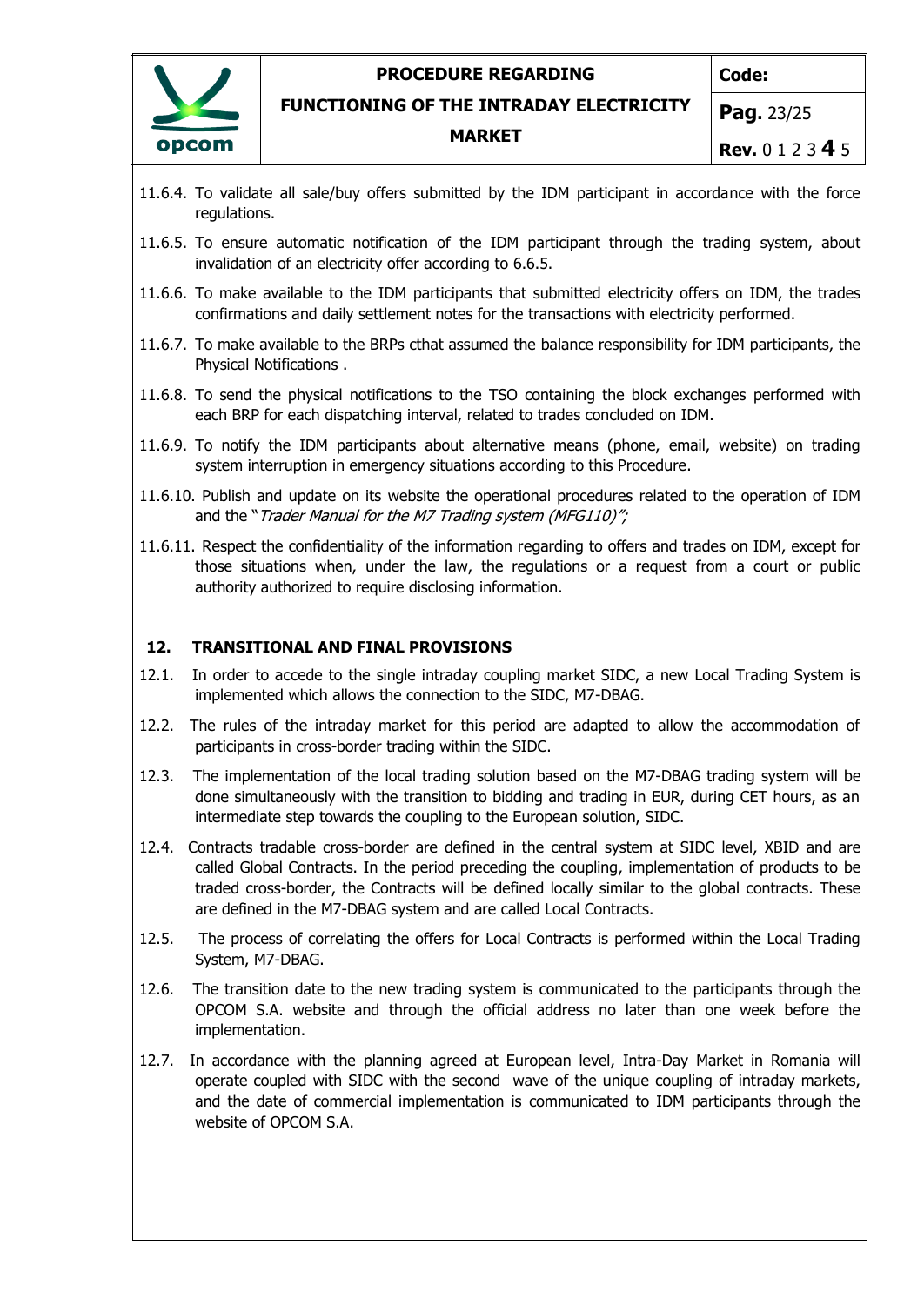

**Code:**

**FUNCTIONING OF THE INTRADAY ELECTRICITY**

**MARKET**

**Pag.** 24/25

**Rev.** 0 1 2 3 **4** 5

# <span id="page-23-0"></span>APPENDIX 1 – TRADABLE (CONTRACTS) PRODUCTS ON INTRA-DAY MARKET

### **GENERAL INFORMATION ABOUT PRODUCTS / BIDDING / TRADING**

| Trading type                                     | Continuous correlation                                                                                                                              |
|--------------------------------------------------|-----------------------------------------------------------------------------------------------------------------------------------------------------|
| Trading day                                      | Any calendar day considered in CET hours                                                                                                            |
| Trading/delivery interval                        | Hourly interval<br>15 minutes interval                                                                                                              |
| Types of offers                                  | Hourly orders or at 15 minutes, block orders<br>(user defined), Iceberg orders, correlated orders<br>(for the case of placing offers in the basket) |
| GOT - Gate Opening Time                          | D-1 for D, 15:00 CET                                                                                                                                |
| GCT - Gate Closure Time                          | 1 (one) hour before delivery                                                                                                                        |
| Trading schedule                                 | every calendar day                                                                                                                                  |
| Currency                                         | EUR/MWh, with two decimals                                                                                                                          |
| Price area for bidding / trading                 | -9999,00 €/MWh ÷ 9999,00 €/MWh                                                                                                                      |
| Offer granularity for the price                  | 0,01 €/MWh                                                                                                                                          |
| Offer granularity for quantity                   | 0,1 MW                                                                                                                                              |
| Minimum offer volume                             | 0,1 MW                                                                                                                                              |
| Maximum offer volume                             | 999,000 MW                                                                                                                                          |
| Closure price                                    | price based on the existing order                                                                                                                   |
| Minimum peak quantity for Iceberg orders         | 5 MWh                                                                                                                                               |
| Peak Price Delta                                 | Buy: Delta $\leq 0^1$ ;                                                                                                                             |
| (optional variable parameter for Iceberg orders) | Sell: Delta <sup>1</sup> $\geq$ 0                                                                                                                   |
| Maximum trading intervals for block offers       | 30 trading intervals (possibility to pass the<br>midnight)                                                                                          |

### **SPECIFIC INFORMATIONS ABOUT LOCAL PRODUCTS**

| Product name                                                                                                     | Local Hour Power                |
|------------------------------------------------------------------------------------------------------------------|---------------------------------|
| Long name (indicates the exact start and end<br>date of delivery relative to Universal Central<br>Time, UCT)     | YYYYMMDD HH: MM-YYYYMMDD HH: MM |
| Short name<br>(indicates the beginning and end of the delivery<br>on that day - name that will be visible in the | HH-HH L                         |

<sup>&</sup>lt;sup>1</sup> If an Iceberg order has a non-zero price step defined, then the following validations will be performed:

<sup>-</sup> the price step of the purchase offers must be less than or equal to zero;

<sup>-</sup> the price step of the sale offers must be greater than or equal to zero.